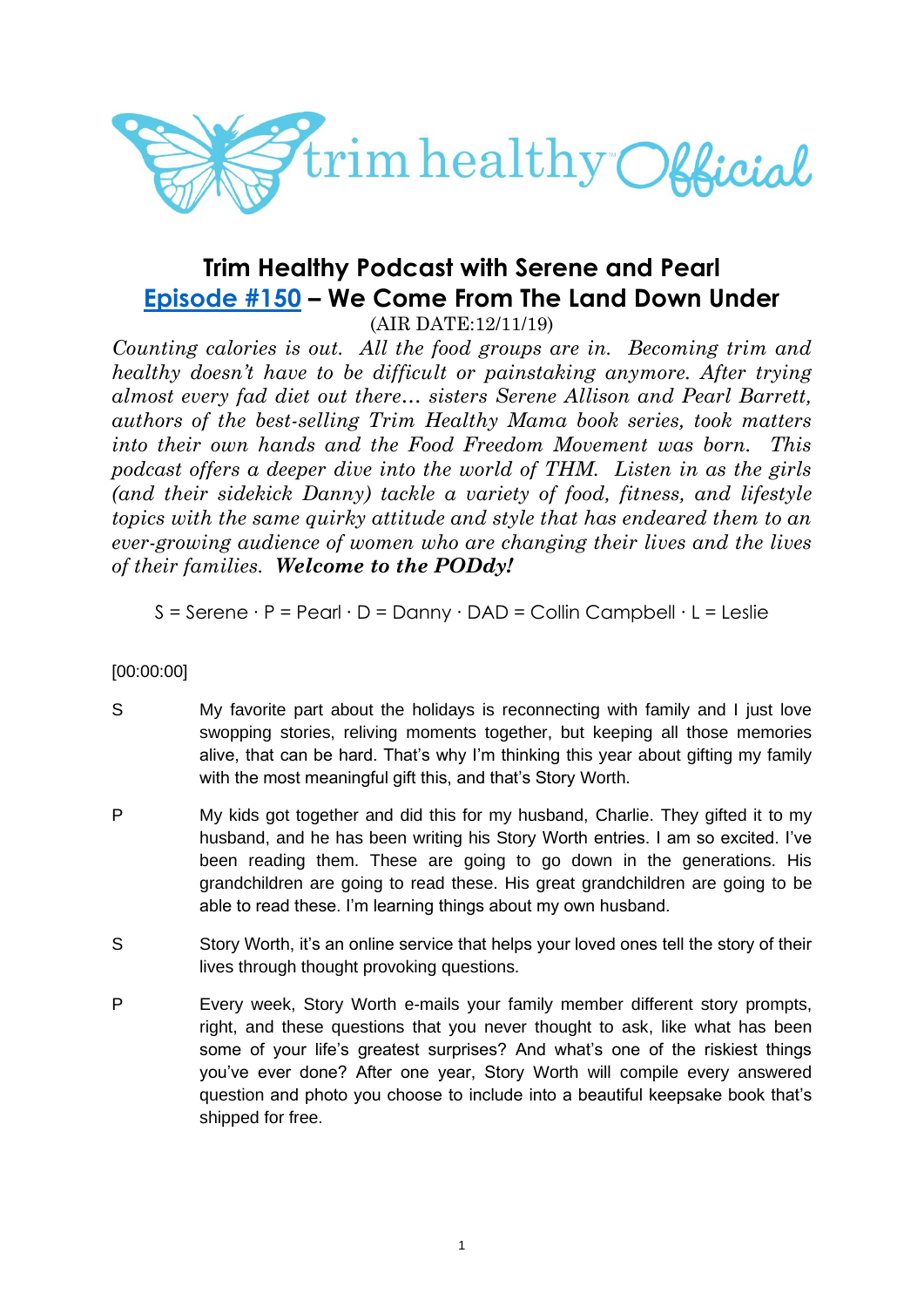## [00:01:18]

- P You never know that family history Story Worth will uncover, guys. You've got to do this for your family. Preserve and pass on memories with Story Worth, the most meaningful gift for your family.
- S Sign up today by going to storyworth.com/trimhealthy.
- P And you get \$20 off your first purchase. That's storyworth.com/trimhealthy for \$20 off.
- S This is the PODdy with Serene...
- P And Pearl.
- S Get it right, P-O-D-D-Y.
- D Women and men, boys and girls, oh my goodness. it is the week before the week before Christmas and we are super pumped. It's the Trim Healthy Podcast with Serene, Pearl and Danny. And today, we have a special friend…
- P More than a friend.

## [00:02:06]

- D Could we say elder in our life? Could we say father figure?
- P Well, or father…
- D Colin Campbell.
- S Or maybe father.
- D The Pops of Serene and Pearl.
- S **S** Or could we say sage, we could say on and on and on.
- P And we're going to actually talk to our Dad for about five minutes today. You've met our Mum before, many of you, and we've talked about our Dad so many times on this PODdy when we talked about growing up…
- S Okay, we talked good things, but we'll also talk, Dad, just to spill the beans. We have talked about how you put your hunk of butter on the middle of your bread and don't spread it.
- P We've also talked about how you open the fridge and say, where's the tomato? And it's like behind the milk, but you can't move the milk, and so there's no tomato in the fridge. Hey, but also, we've got something else to announce today. We, folks, are in a brand-new PODdy cabin. It's called the Barn Cabin.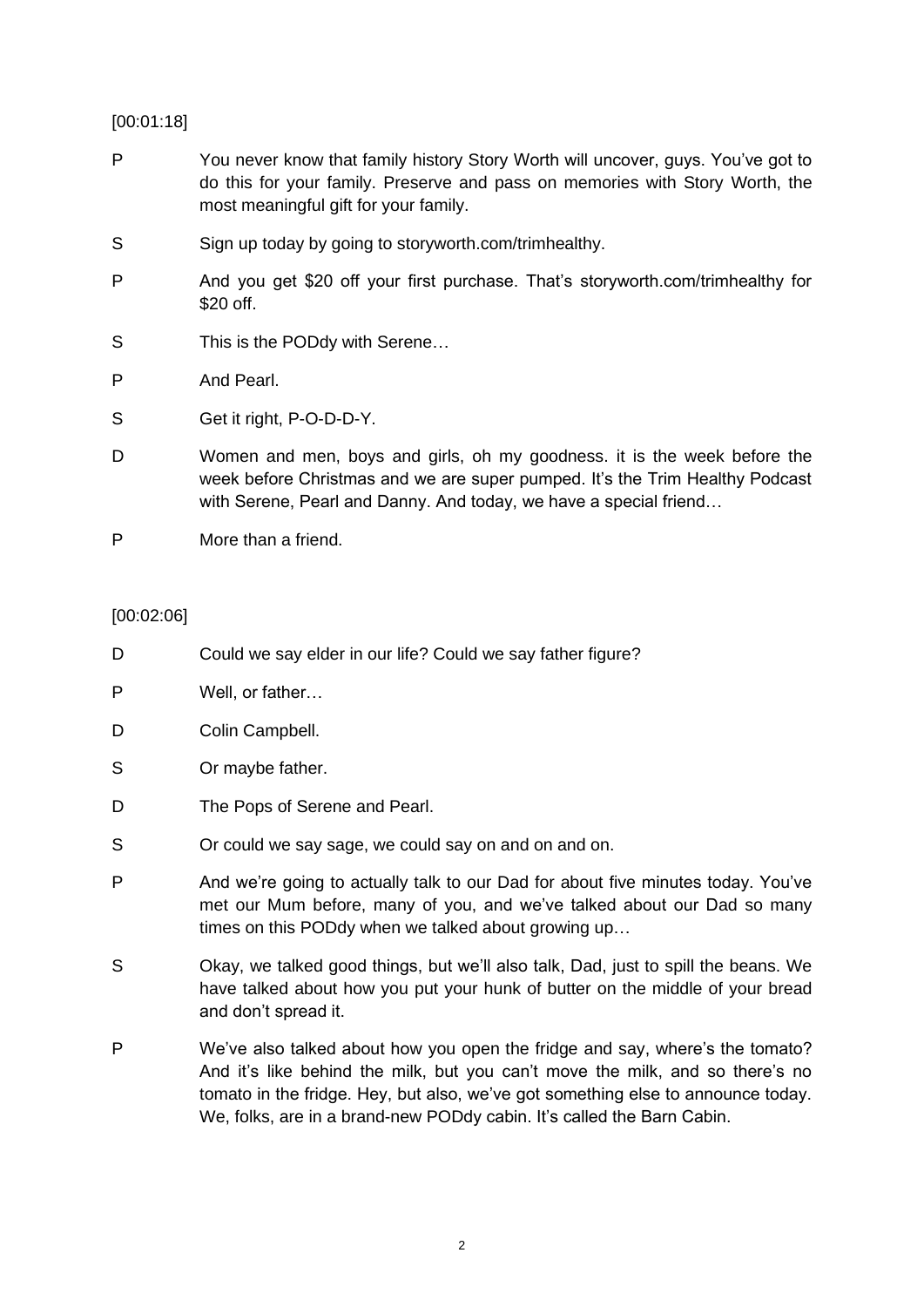## [00:02:57]

- D It's so good.
- P It's amazing.
- D Are we going to call it the PODdy Cabin?
- S There's nary a rat in this...
- P PODdy Barn.
- S I don't even smell the hint of a rat.
- P Okay, what happened was on our land, we built a barn, hey, we're getting pretty big in this PODdy now. We had to go a little more into the new millennium and so we're all teched up.
- S My actually children are playing in a room next door instead of out in the freezing cold, rapping at the doors.
- P So the top of this barn is now our PODdy Cabin. We'll put some pictures… Autumn, my daughter here is ready to take pictures. It is gorgeous.
- S Oh, no one told me. I'm not picture ready.

## [00:03:30]

- P Yes, your hair is not picture worthy. D Oh, you are, you've got your 80's pumps. Can we play the workout music? P Serene has legwarmers on, green legwarmers. S Hey, these are Millennial man. P Dad is looking at us and our Dad's a busy guy. And he is not here for any reason but to get on with the job. So Danny, you're out of here.
- S His famous saying is, no time to make friends.
- P Yes, Danny, you get on out of here.
- S But he's the friendliest guy in the world.
- P Dad, you go over to Danny's mike because we want to interview you.
- D No, I'm just going to swing it over. No, no, you stay there. I'm going to swing it over. Mr. Campbell, please be gentle.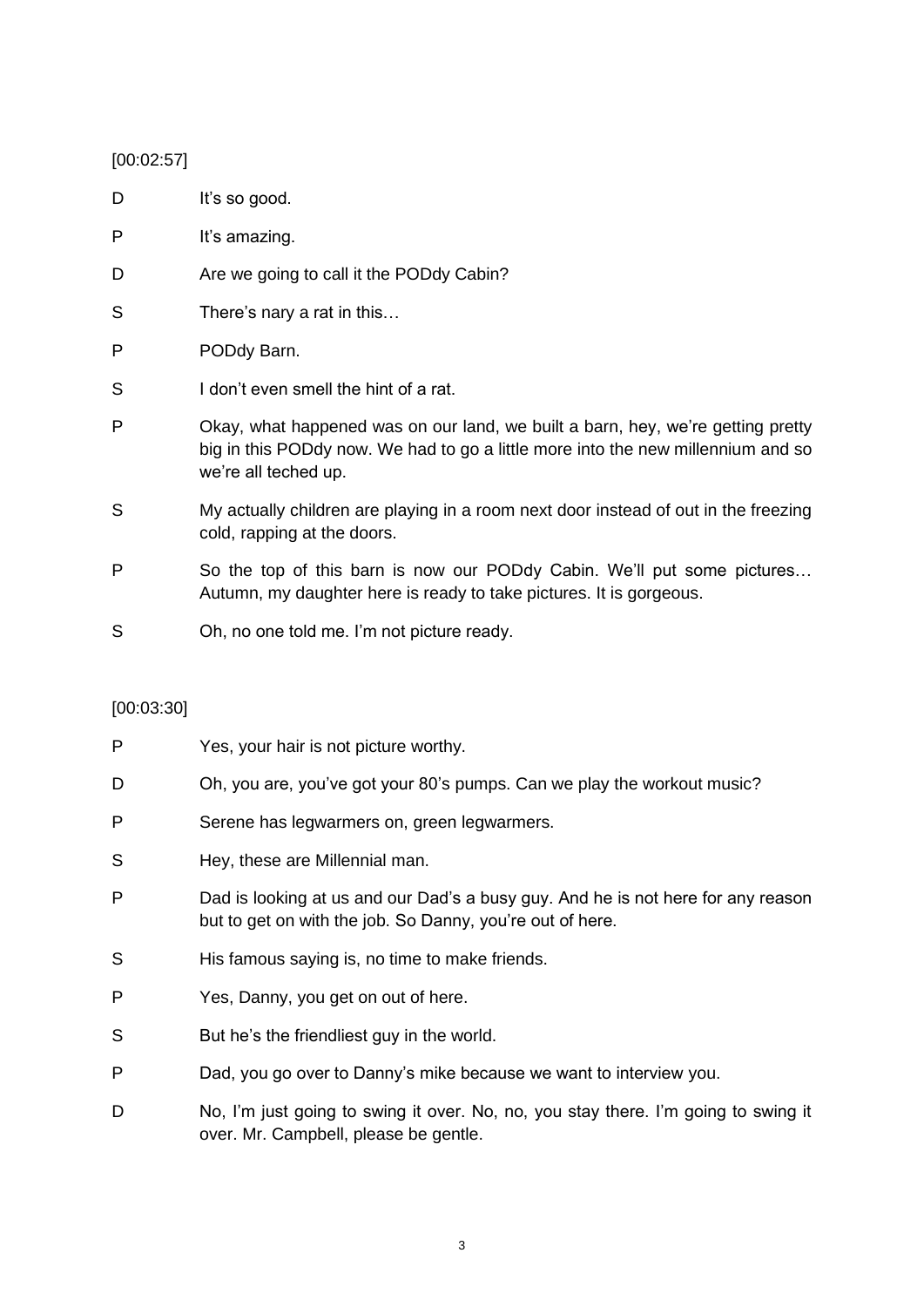P Yeah, Dad, pull that over because when you talk, when we talk to you, you've got to get right in there. Actually, the reason we wanted to have Dad talk today was… Well, we want to introduce him, but he has had an incredible thing happen with our Hemp & Blue Cream. Recently, our Dad got shingles as what happens to sometimes people…

[00:04:23]

- S Which we were so excited about because we were down under on our trip and our brothers are all calling, blowing up our phone. There was a big, huge family thing saying, call Dad. He's not going to the hospital. He's having heart pains. And we're like… He's almost 80. We were like, boy, we've got to get him into that hospital, and so he doesn't like the hospital. He finally went in and we were all thinking heart issues, and it's just shingles, so we're excited.
- P They found out he had shingles, so Dad, I'll quickly tell the story, but you're going to tell the other story. But they gave you meds, but Dad being Dad, our Dad… Daddio doesn't like medicine. He didn't take that antiviral, so a couple of weeks later, Dad, you had been in such pain. Tell us about what happened.
- DAD Well, it's good to be here and talking on this podcast and I'm obviously very proud of Serene and Pearl and all that's going on with Trim Healthy Mama, but yes, just about a month ago, I found that… discovered I was very, very sore… My arm, my left arm was very, very sore, very sore between the elbow and the shoulders, and pains were going up and down there. And also, my chest was a little bit tight up on the left-hand side. And so I mentioned it to the family and everybody was saying, you've got to get to the hospital. This could be a precursor to a heart attack, and you have to go right now.

## [00:05:50]

- DAD So within half an hour or so, we went to the medical clinic here in Franklin, Tennessee. And they gave me an EKG and came back to me and said, you don't have a heart problem, which was great. They said, your heart is very, very good, and I was very relieved about that. But I said, well, I want you to check this rash on my back which has just started, and so they checked it. The doctor checked it and he said, you've got shingles, and that is your problem. It's causing the pain in your arm and the tightness in your chest, and that's what your problem is. It's shingles.
- DAD In the end, they wrote me out a prescription, which I took home, but I never took it because I don't like taking antibiotics and stuff like that. And I thought I can live with this. I'm so happy that I don't have a heart problem, I can live with shingles. So anyway, I've been pushing along with that for several weeks, just maybe three weeks. And then all of a sudden, I got this terrible agony and pain down in the lower part of my back where I'd had a serious accident years and years ago, where a church steeple came down and it landed on my back and pushed me down on the ground and oh my goodness…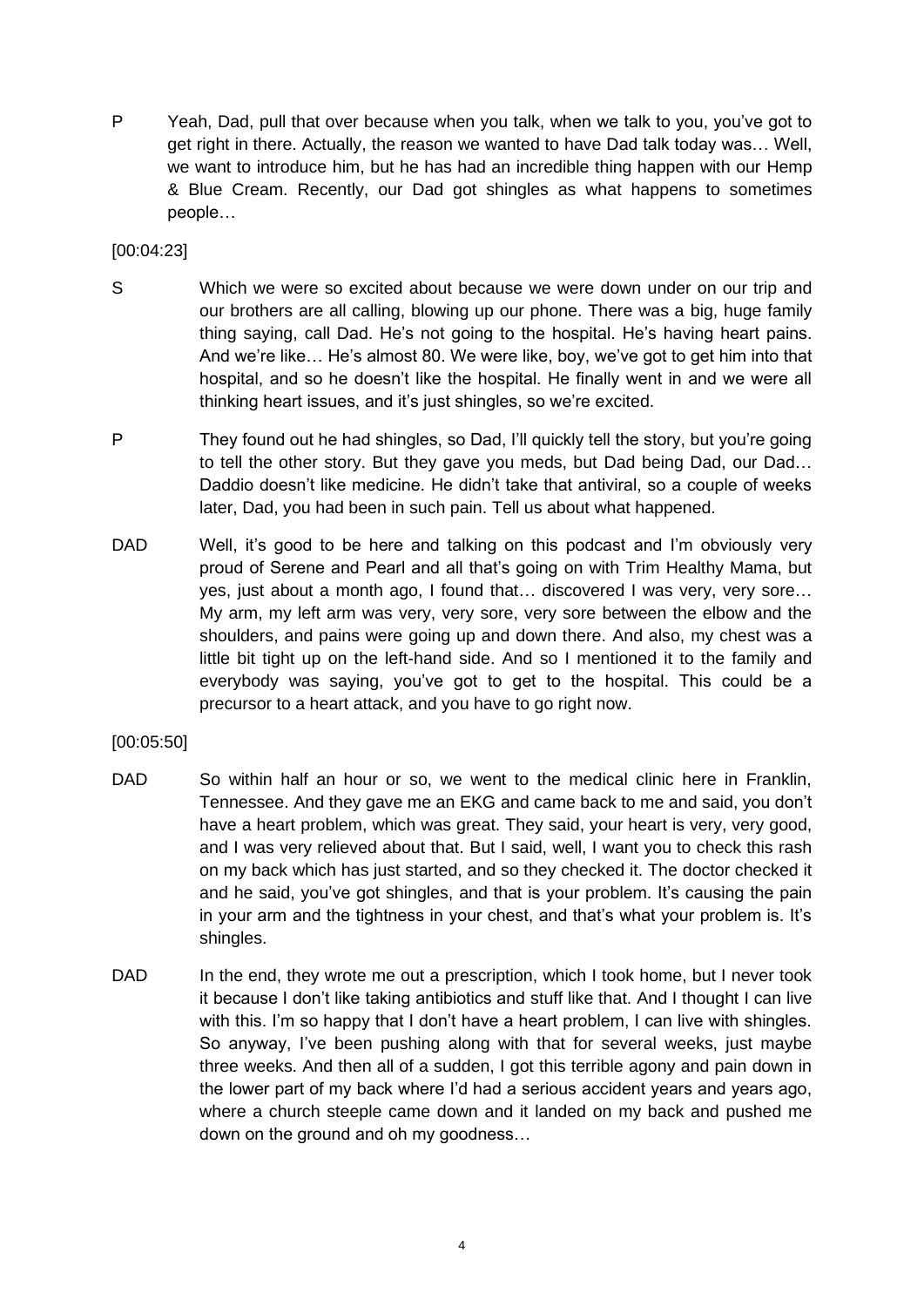- S That's what happens to Pastors, I suppose. If they pastor long enough, the odds of that is…
- P The church steeple's going to ruin you.
- DAD So I had 18 months, I had... It's a struggle with that at that time, years ago, and it seems like I was wondering then whether or not the shingles was attacking, as I know it can attack other areas of your body.

[00:07:28]

- DAD A friend of ours had shingles and it attacked his brain, which really, really caused a lot of difficulties and problems for him. So I was thinking about that, just maybe this is the shingles just getting… because I couldn't think of any reason why my back was hurting so bad…
- P But Dad, you couldn't... I mean you were up all night with pain, right. What did Mum say, that there were holes in the sheets…
- S In her beautiful linen sheets, her prize linen sheets.
- P Dad was in such pain that his...
- DAD Very expensive linen sheets.
- P His toenails were curling in pain and they'd cut the sheets.
- DAD Yes, obviously, I was twisting and turning so much, I was in so much pain...
- S And this guy can take pain.

## [00:08:01]

- DAD That I wore a hole, quite a serious hole in the sheet, which was terrible, my wife was very, very upset about that because she prizes those linen sheets. Forget about the pain, the sheets… So anyway, I was talking to Serene and Pearl about it. They said to me, well, you probably should go and get what they originally tried to give you in the hospital and take it. And so I went up to Walgreens and ordered that thing, which was almost out of date by that time, but they did give it to me. And I went home, but the pain was so bad. It was an opioid that they said you have to be very, very careful of. Otherwise, it could cause a problem. So I took one tablet. They said, just take one. It's so strong, it'll fix it. It'll take the pain away. Well, I took one. It didn't do anything, nothing it all. It just made me feel a little weird in the head and then I took another one about two hours later and nothing, nothing at all. It didn't remove the pain at all. And so I'm sort of thinking well, maybe I should check with Pearl and Serene about this again, and so they put me onto the product called Hemp & Blue.
- S Yes, we weren't trying to sell our product to him because we wanted him to go take his opioid.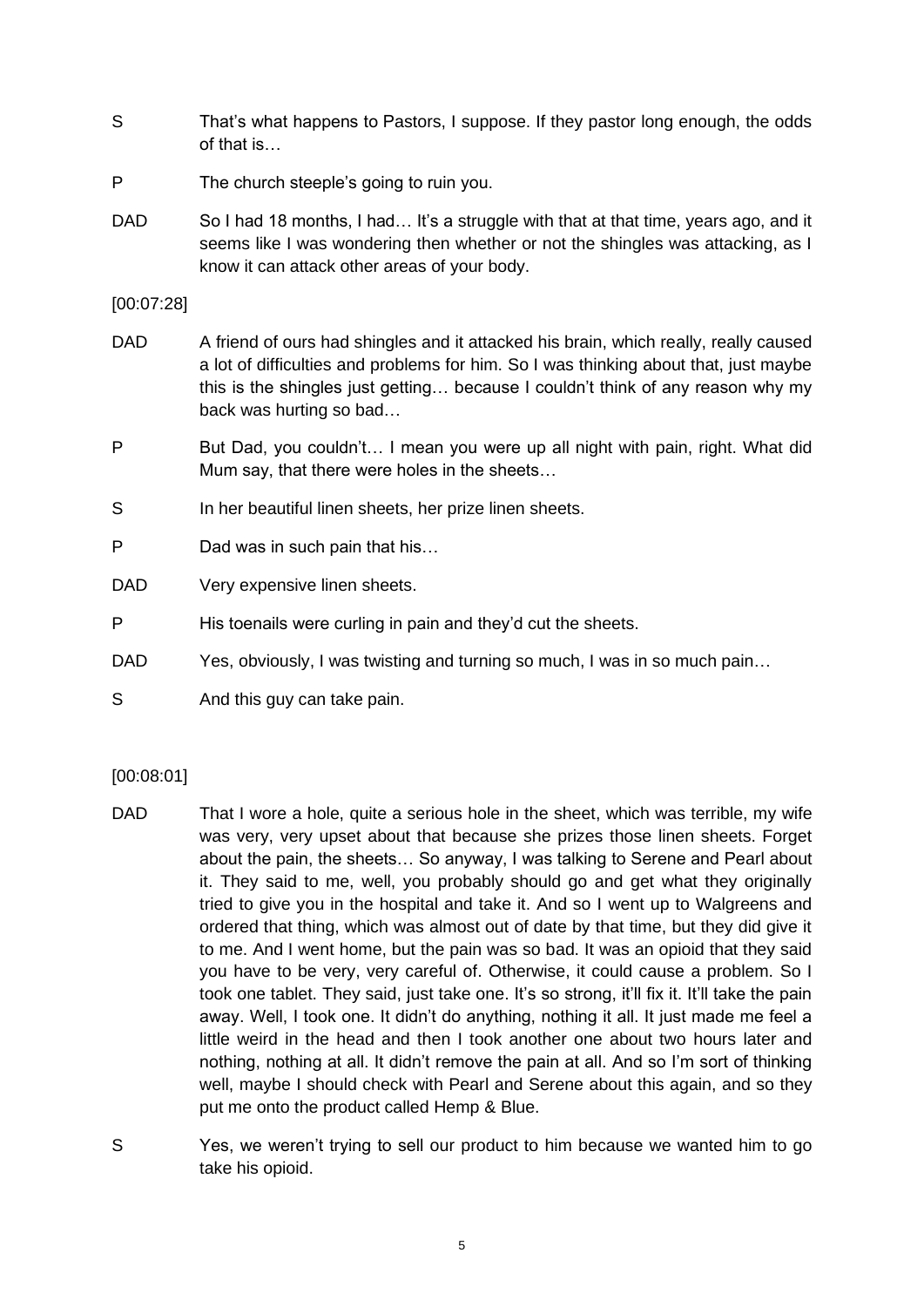- DAD In fact, they gave me the product out of the goodness of their heart, and the other one was the Ultimate Cream.
- S I thought it was the Hemp & Blue Balm.
- P You put the cream… Okay, so what happened was…

## [00:09:36]

- S Hang on here.
- P We said the cream because we have learned in the Hemp & Blue cream, this is what I want you all to understand, it is the blue tansy in there along with the hemp, of course, is antiviral. Not only is it so good for pain and inflammation, there is an antiviral component to it. Now, shingles is a virus, of course. You ended up not taking the antiviral because once we said, go take it, Dad, you read, well, it's too late. You have to take a shingles antiviral as soon as you got shingles.
- DAD As soon as you get shingles, you have to take it then.
- P And so you didn't end up taking it because it wouldn't have been effective.
- DAD Yes, so it was too late for that.
- S Now, did you take the balm though? Where's the balm? You took the little black tin balm?
- DAD No, there was no other balm apart from those two things...
- P Oh, that's what you've been taking. I sent you a balm, but that's okay. So what happened, Dad? Tell everyone what happened when you…

## [00:10:19]

- DAD Well, what happened is this that I started using it and it was just amazing how it began…
- S So he used the Hemp & Blue Cream.
- DAD The pain began to subside...
- S Immediately.
- DAD Yes, almost instantly, just very, very shortly afterwards, and gradually, within two or three days, it's been completely gone, so I'm sitting here today, out of pain where it seemed like nothing… Tylenol, I just took powerful Tylenol. It didn't do anything for it, and then that opioid thing didn't do anything at all.
- S So what he did is he did...
- DAD I'm completely healed of it. I'm completely healed of the pain. It's all completely gone.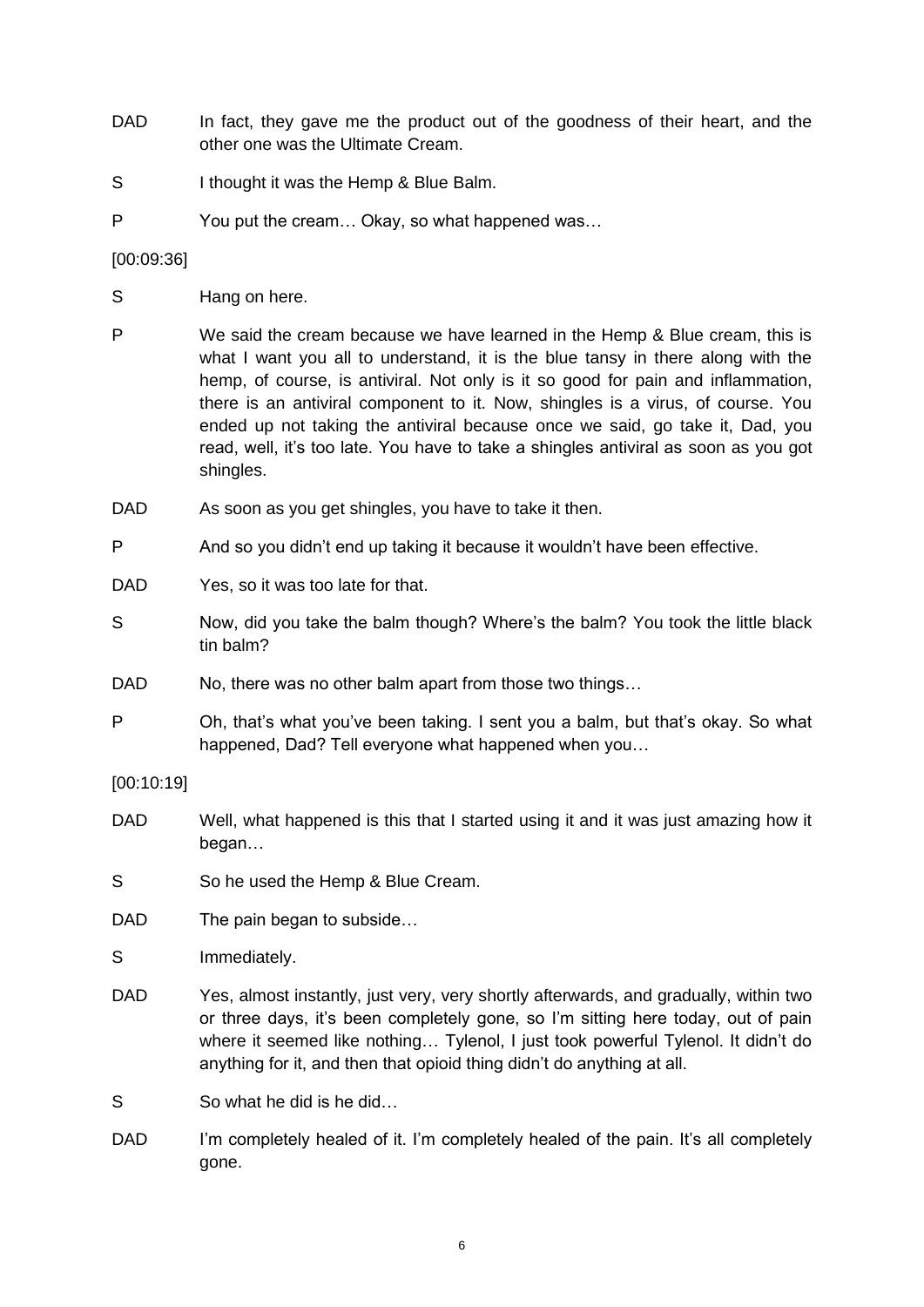- S He did the Hemp & Blue which is like an immediate...
- DAD So I'm sold on this product, Hemp & Blue.
- S I thought though, Dad, that you were putting... Which you could have gotten even… You could've even been in the clouds of heaven even more relieved because if you put this Hemp & Blue, which he did, the cream. And then we thought he was putting the balm on the top, which is even a slow release, but he was putting the Ultimate Relief Cream on the top.
- P Well, that relieves the itch.
- S But that relieves itch and that's good. So you could even do the black tin on top of that, Dad.
- P But anyway, we wanted to talk because Hemp & Blue is a pretty new product. Not many of you know about it, although we released it about a couple of months ago, and I'm getting so much feedback. This is why I wanted to bring it to light today for pains in your body. People are just saying thank you.
- DAD I was in serious pain, unbelievable pain.
- P And people don't really know we've got this product yet, but it's powerful and I know that so many people are out there sitting in pain and this could help because any time now I have a headache, anything, I'm using this and it's just so effective these things that are in there. That blue tansy is just incredible, along with the hemp.

## [00:12:00]

- DAD Well, I only started taking it two or three days ago. It was probably three days ago or something I started on it and already I'm lifting boxes and moving stuff around like I normally would, heavy boxes, 100-pound boxes and stuff like that and nothing, no problems at all.
- S A shout out again to the Hemp & Blue...
- DAD Praise the Lord. I'm so glad about it.
- P Yes, I know.
- S I want to say too that not the Hemp & Blue cream because that has wintergreen in it, which is another reason for, I think, the pain relief. Wintergreen is such a powerful pain reliever, but the balm, the Hemp & Blue Balm doesn't have the wintergreen, so you can use it in places that are more sensitive. So I use the balm on my skin at night as a night-time… Just under my eyes and around, and that wasn't even why it was created, but listen to this. I don't know if she'd mind me saying this. I might call post, but Joy, the lady who designed our make-up line, she's the most amazing lady. The reason why she started into the make-up industry was because she couldn't find any make-up that didn't agitate her skin, that didn't ignite a kind of acne, and so she made the most pure make-up in the world to just keep everything soothed. It's amazing make-up.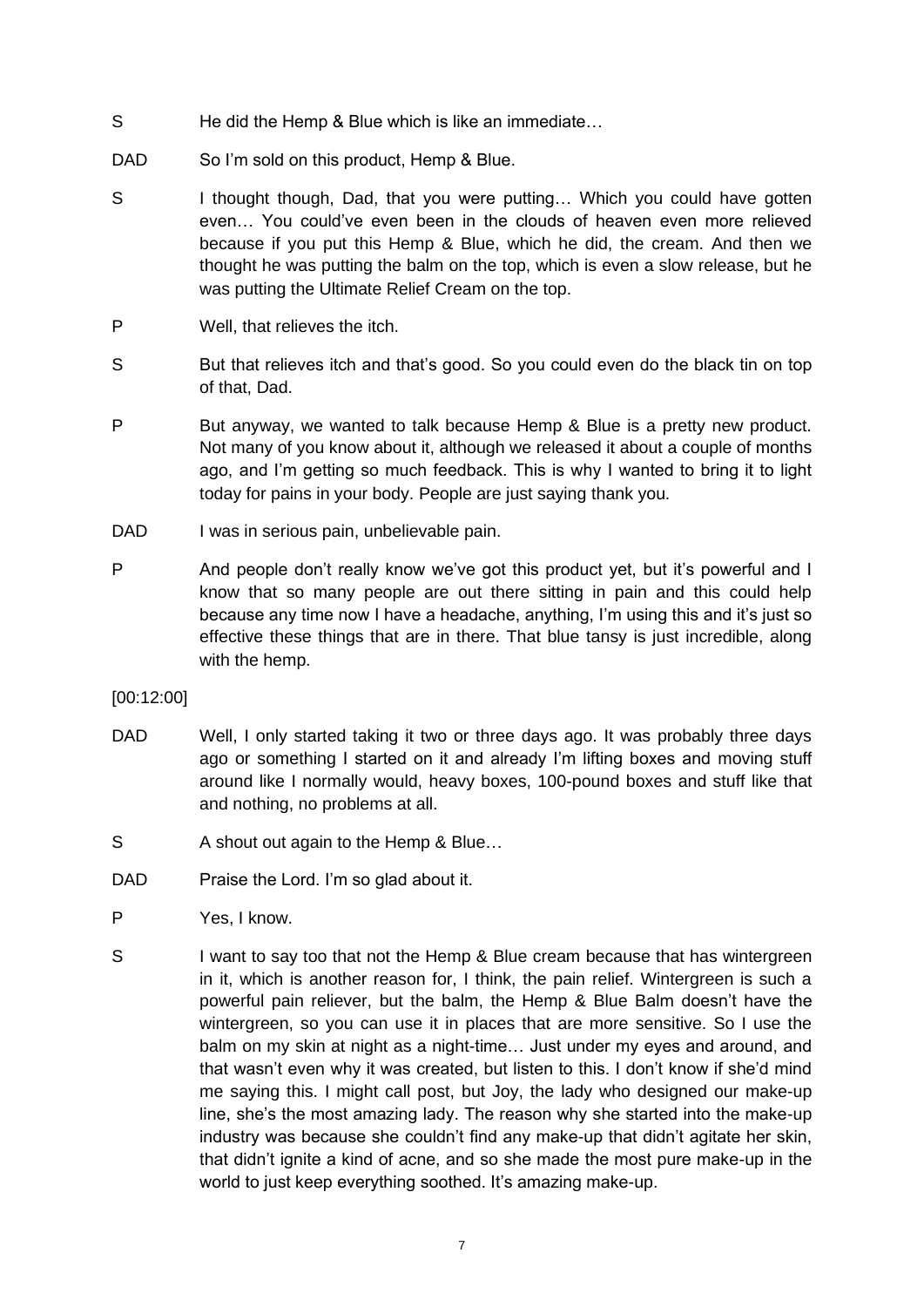- S So it's not out yet, so I kind of go to the black market, to her under the table, and just purchase my own. I didn't even tell you, Pearl. I'm going straight to her and purchasing my own.
- P Yes, I know you're going there.
- S Anyway, but she said, oh, thank you for the CBD balm, which is the only one we have is the CBD… Sorry, the Hemp & Blue and she's like, because I had another reaction. I'm not sure what caused it, but the only thing that soothed it was the Hemp balm. It's the only thing that my skin will accept and not reactivate...
- P Yes, so this Hemp & Blue, it's in the cream and in the balm. Dad got relief with the cream and I think the cream is very effective, but whatever. You can use both or you can use the cream or whatever, but we just wanted to…
- DAD Yes, I used them both. I put on the Hemp & Blue and then when it's rubbed in, then put the other on top of that and it seems to be working really good. The other thing I have been taking is the CBD Heavy Hitter.
- P Oh, our Heavy Hitter, yes.
- DAD I've been taking that as well, which is great, fantastic.
- [00:14:05]
- P Yes, great, because that's awesome, thanks Dad, and thanks for coming today. Actually, another time, we'll have you on for the whole time, hey.
- S Oh, I know, we need to have good old... Hey, half the good old meat that we bring comes from the good old hilltop church inspirations from our Dad's messages.
- DAD Thank you so much. It's been a joy to be here on this podcast with you.
- P Hey, you're listening to the PODdy with Serene and Pearl, and I'm Pearl and who are you?
- S Serene.
- P This is Pearl. As you may remember, a few weeks ago, I discovered Everlywell, the amazing at home wellness test that helps you better understand your health. I'm not about screening for every disease out there. I am about getting some baselines for things that I just want to monitor in my health. So I received my at home lab test and I'm going to tell you what happened. I tested for folate. I wanted to find out the folate levels in my body because that is big when you have any MTHFR mutations.
- S Yes, your teenage mutant...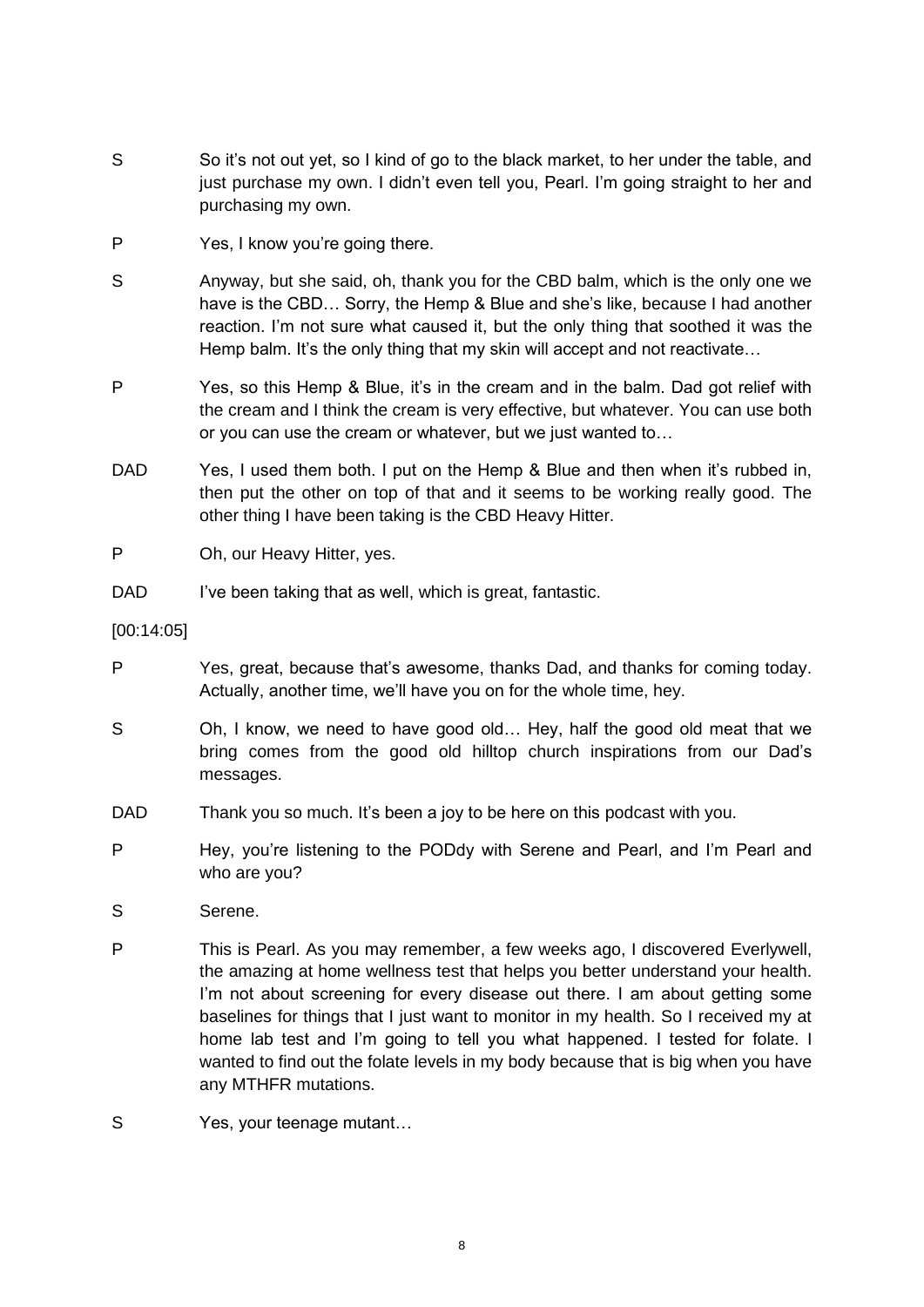- P Those of us mutants, we don't have much folate, okay, so I've been eating my lentil soup and I wanted to know, alright. The whole process was really easy. They send you the kit, easy to follow instructions. You do prick your finger. It doesn't hurt. You put about three or four drops blood of blood, doesn't hurt. It's easy. You send it back no charge. Then two days later, I received my results.
- S You mean no driving into the jolly office and sitting there with all the other coughers?
- P I had to do none of it. They didn't have to put a big thing around my arm and draw blood, none of it. The whole process, genius, right. I got my results sent to my laptop and I found out my lentil soup's been doing me good, Serene.
- S Oh, I'm so happy.
- P My folate levels were really grand, and I was just assured. I loved it.
- S And you didn't have to go through...
- P But I just wanted to find a baseline if I need more folate. Well, then I would have made changes. I love that.
- S Everlywell offers more than 30 different at home lab tests from fertility to food sensitivities, to thyroid and heart health.

## [00:16:05]

- P And the instructions are really super easy to follow. Every test is physician reviewed and the shipping is free. Your results come from certified labs and they're sent directly to your mobile device so you can easily view them and share them with your healthcare provider if you want to.
- S Your results are personalized and easy to understand, so you know exactly what they mean for you. Now that's huge. Sometimes you can get results back from different hospital places and it's basically hieroglyphics. It's very hard to understand, but these are sent back in layman's terms.
- P I love it. They told me on it, they said: You're doing a great job, and I thought: Yes, yes, I am. That's fantastic, yes, positive.
- S They could have used a Latin word for that.
- P No, I know, but they didn't. It was in my language, Pearl language. So to start better understanding your health, like I did, check out Everlywell today. For 15 percent off an Everlywell at home lab test, visit everlywell.com/trimhealthy and enter code: Trim Healthy. That's everlywell.com/trimhealthy, code: Trim Healthy for 15 percent of an Everlywell at home lab test. Everlywell at home lab tests, your answers, your way.
- S This is the PODdy with Serene...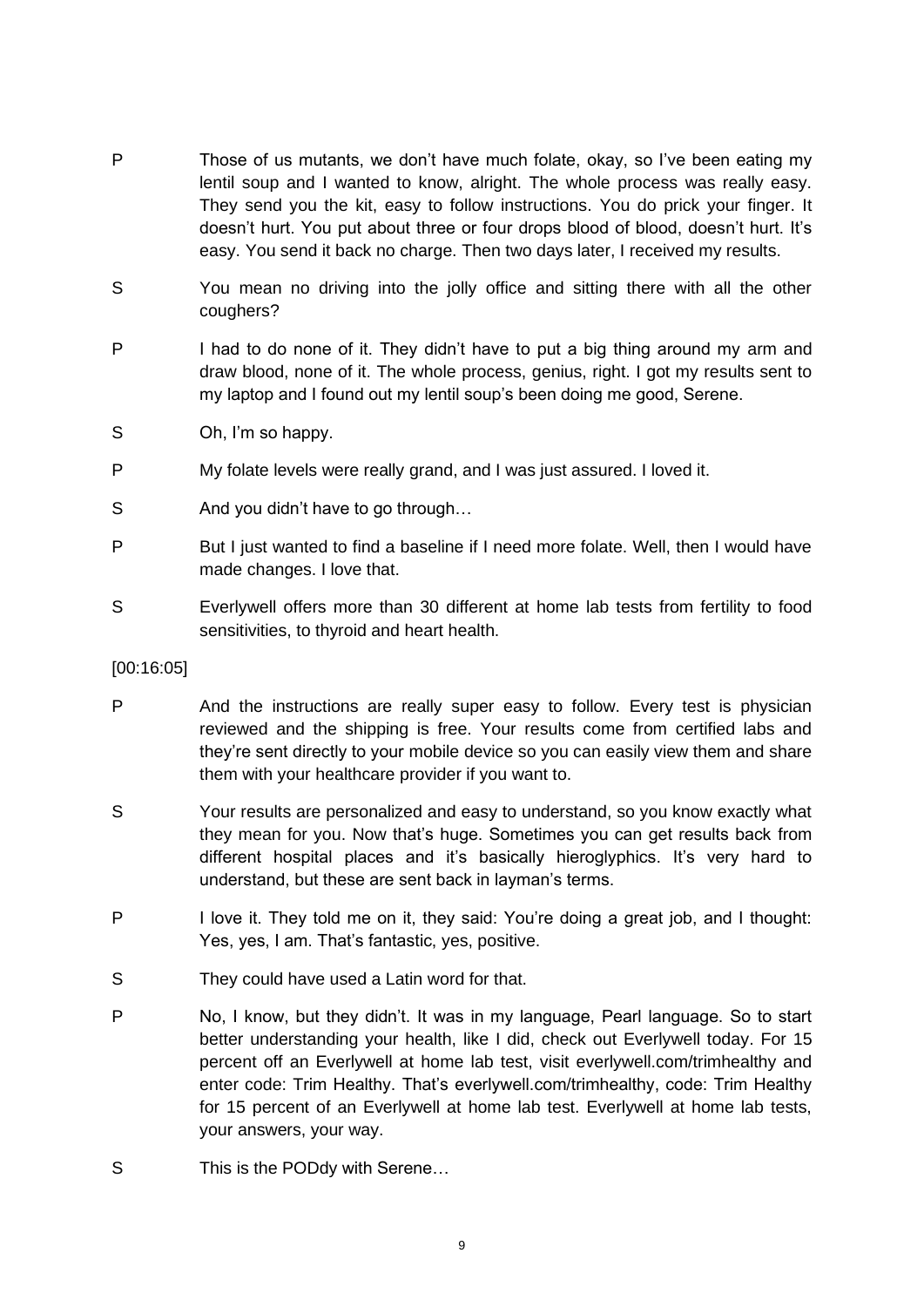## P And Pearl.

S Get it right. It's P-O-D-D-Y.

[00:17:20]

- D You're going to tell us about your Australia and New Zealand trip. S Yes, we are. D How was that? P Well, because everyone wants to know, right… Alright, we're just back, so you guys, it's like… S I've not even unpacked. P No, you guys, it's like we haven't been gone because we pre-recorded some more PODdies, so it was like we were all together, but we haven't seen each other for three weeks, like Danny and John and all that, but we're back. We
- spent six days in Australia, six days in New Zealand… S And the other time, stuffed in a plane. Well, Pearl was like cheeses and wine, but…You were. I just have to talk about it. I just have to get that off my chest.
- P Serene, you could've upgraded to business class.
- [00:18:05]
- S No, I couldn't. It's the same reason you can't take drugs in labour. You yell at the nurses and you say: Why can't I take drugs? They say: Well, you can, Pearl. No, I can't. I won't. It's the same thing. It's like you say you can upgrade to first class, but my brain won't allow me to.
- D That's funny because before you even said that, I was about to say: Now I'm picturing Pearl and Charlie in first class, eating cheese and wine, while Serene…
- S They won't even let me visit my sister.
- P It was business class.
- D Serene is like in the back seat.
- P Well, my husband, he's 63. He refuses to do that long, long, long journey…
- S I respect it, Pearl. I respect people that take epidurals. It's their decision.
- P Yes, but anyway… Hey, can we get back to it all. I wanted to say I posted a picture right before we left because this is what everyone's waiting to hear. By the way, before even before that, the reason Serene and I went back was, for those of you who are new in the room… These are our homelands. We were born in New Zealand and raised in Australia, but we've been living in the States for 27 years, only been back once 20 years ago.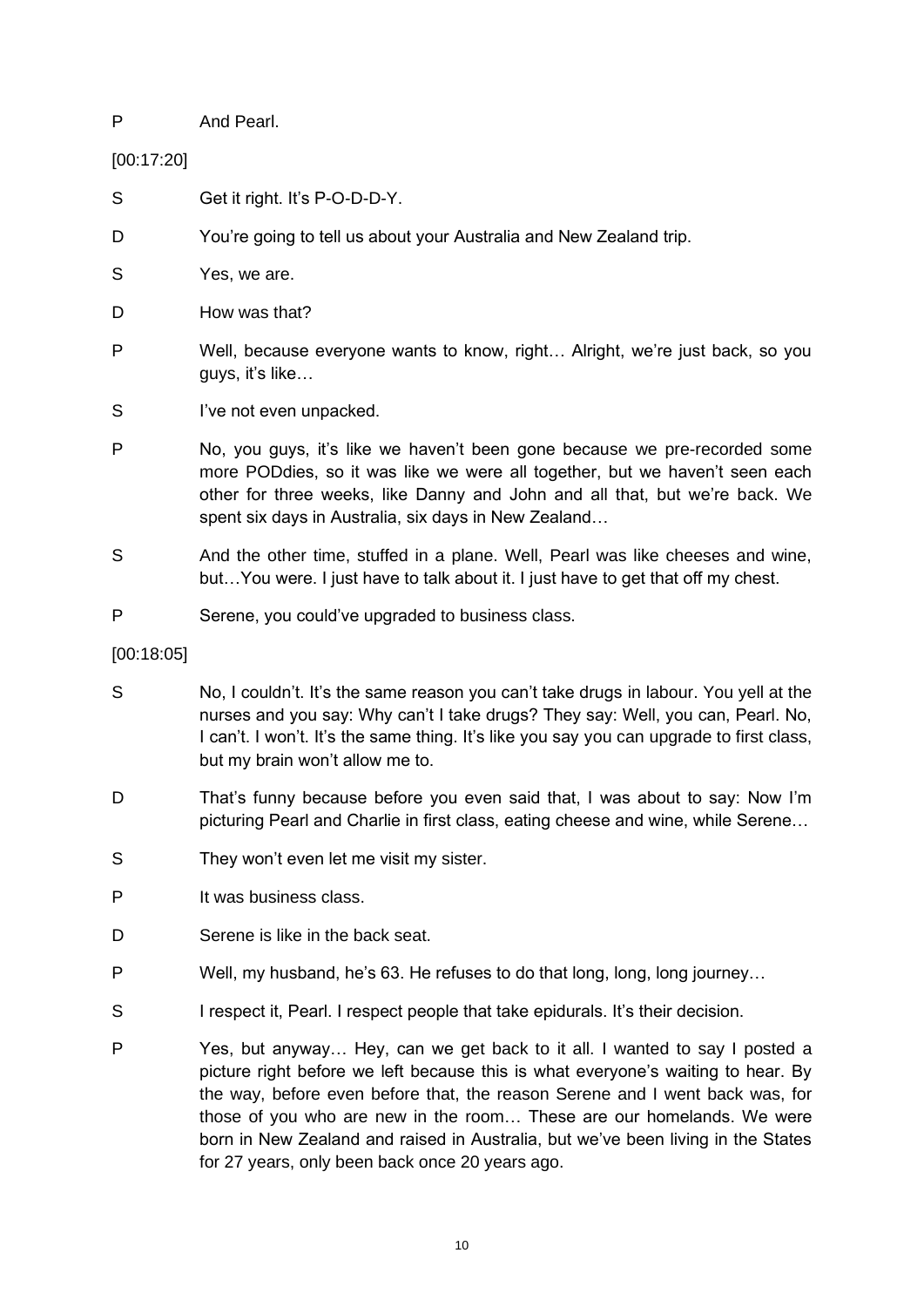[00:19:05]

- S Twenty-two years ago.
- P Twenty-two years ago, never taken our husbands back, so this was such a huge deal for us.
- S And none of our children, except for my eldest, Arden, when he was 10 months old and your Meadow when she was three.
- P Yes. So Serene took her three boys, Solly and her husband back. I took Charlie back. Okay, the day before… The morning we left, I took a picture of Serene with her…
- S Overpacked bag.
- P Her bag, it was smaller than my backpack that I took on the plane, and she had her two weeks worth of clothes for her and not only just her, her and Solly. I'm talking there's not another bag. This was her bag, and everyone was like: What the heck? I mean Serene wants to be a minimalist, but how can you do that for two weeks?
- S I'm not a minimalist in life. You go to my spice cupboard, you go to my house, I've got a lot of stuff.
- D It's very maximalist.
- [00:20:01]
- S Yes, I've got a lot of cumin even on my walls. Pearl calls it overly spiced walls.
- P I, to this day, don't really know why you wanted to do it so minimalist.
- S No, I love to minimalize with travelling because I find all I'm doing is looking after guff, looking after stuff. If you get to a hotel room, you go spend one hour moving in and then moving out is even worse.
- P Yes, but to ruffle through that little bag, Serene, took her half an hour.
- S No, there's no ruffling through a little bag. I love it. I just love not having to wonder: Oh, what am I going to wear today? Oh, that's it. I'm not going.
- D Did you pack your wools where you...
- S Yes, only my wools, love, yes.
- P So this is how she did it. So she designed this outfit for New Zealand, which was a little cooler, right. So it was all wool, so you wore the same exact thing every day, correct?
- S No, there's a little difference.
- P Little difference, but mostly the same.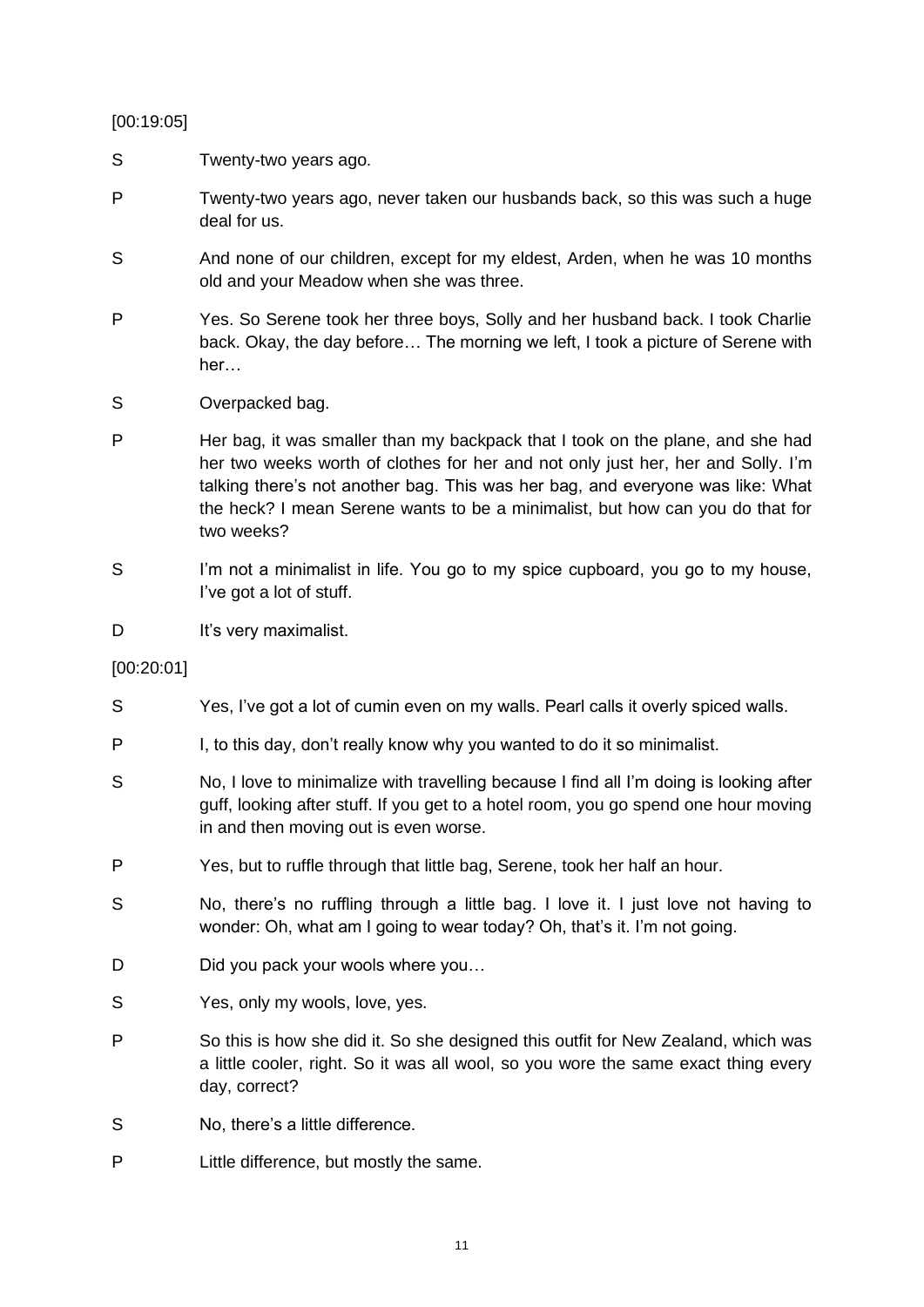S It might be a little different of the scarf, of the necktie.

[00:20:52]

- P Yes, but your underwear…
- S No, it wasn't the same underwear every day. I took two pairs.
- P Well, you didn't have room… Okay, so you were washing one in the night.
- S Washing every night in the shower, nice little…
- P Okay, for those who want to be minimalist, I'm just telling you you're going to have to wash your own underwear in the shower.
- S Hey, it takes two seconds. At least I didn't have to look for a jolly laundromat.
- P That's true, okay, so...
- S And not carry around 30 stinking pairs...
- P Yes, okay.
- S Stuffed in some plastic bag, eek.
- P True, I had to stuff mine in a plastic bag, eek, okay, alright, and so you had your New Zealand outfit, which was all wools and all blacks. And you thought you were pretty cool, and you wore the same everything day because you're saying it didn't stink.
- S It didn't stink. Did you stink me? Oh, actually, sorry, backtrack. I did stink, but it wasn't my fault and it wasn't the fault of minimalism.
- D Wait, wait, wait, if you stink, it's always your fault.
- S No, listen, let me tell you why.
- P Several days into the trip…
- S I did not think... My baby's screaming, which is her cue because I'm talking about her right now. I forgot that I would be taking a baby and there might be a little… There might be a change up with… I mean minimalism, usually, it's like… If you go on the sites of minimalism, it's not usually mothers with children. It's some guy going to Iraq and he's somebody's bodyguard and he's got his one pair of tactical pants. It's all that kind of… But I thought I could pull it off. My baby spewed on the first day going around these turny, twirly, curly little New Zealand roads. I didn't think that that would happen. I didn't imagine it, and she spewed all over her outfit and all over my one outfit.
- P So what had to happen, which I had predicted, I said: I know Serene will be borrowing clothes from my large suitcase. So I packed a couple extra just because I'm that kind of nice big sister.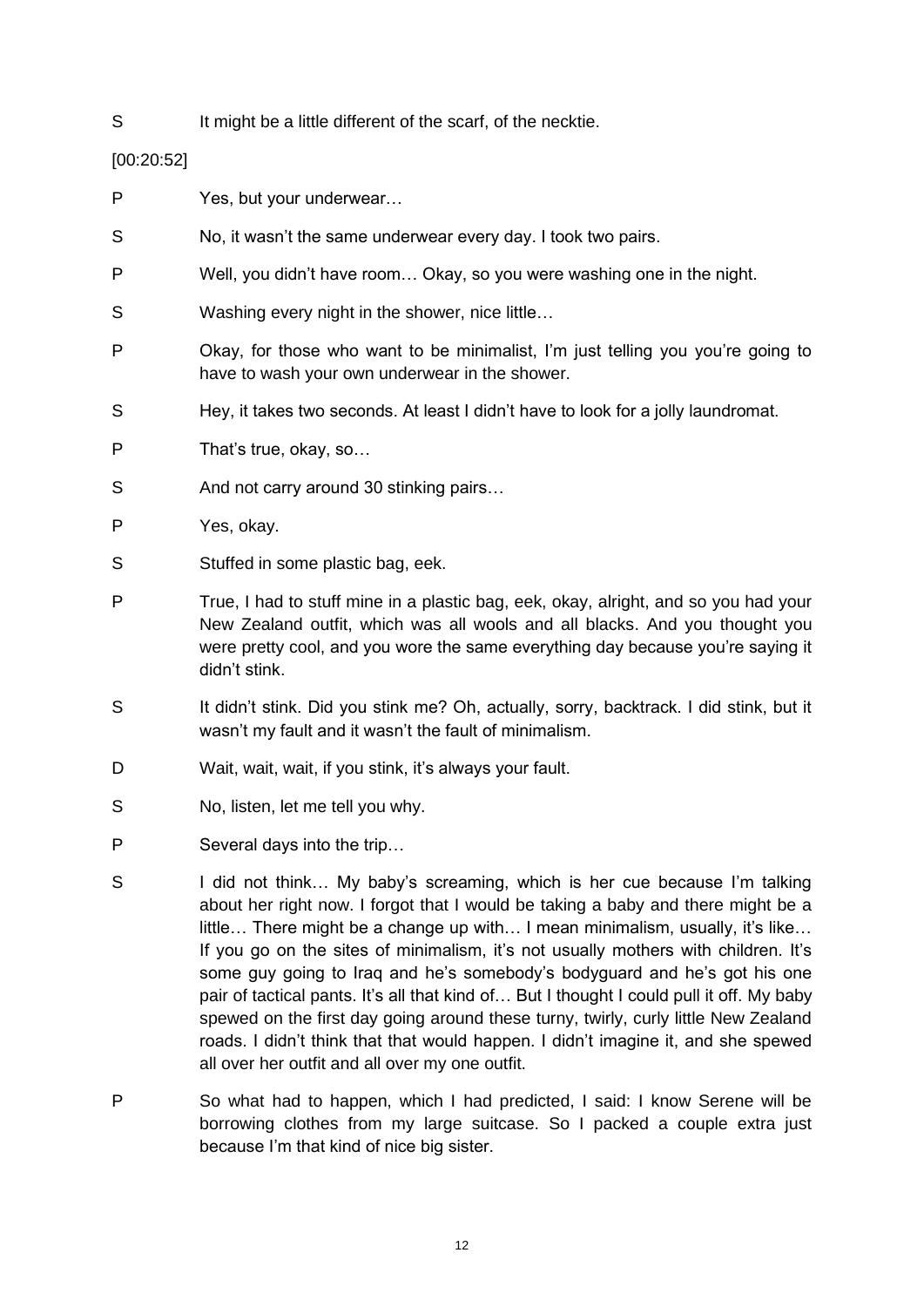# [00:22:44]

- D You're enabling.
- P Day one in New Zealand, they are being given to Serene.
- S No, I only borrowed it until I got to a laundromat, okay, but...
- P So you did have to go to a laundromat.
- S The problem is, no, it was at the Air BnB. It was part of the idea, alright, but the thing is is that the little travel minimalist washing powder didn't have the right umph. It never took away the spew scent, did it?
- P No.
- S And so New Zealand was jolly cold. Even though it was late spring over there, it was jolly cold and it's a cold that gets into your bones. And they were having a cold spell, and we had the windows down, blastedly down for six days just to keep my scent from rushing into people's noses.
- D You were jacking up the whole vehicle?
- P Okay, that whole vehicle, when you were in it for a few hours, you couldn't smell it, but hold on, but every time you went out of the vehicle…

## [00:23:34]

- D And came back in…
- P You got back in, you were like, oh my goodness, throw up is so strong. Serene smelt like throw up for the first week.
- S Let me tell you why she spewed because this is a great story. So we went to Fitianga, which is my new curse word. I don't curse. I don't swear. My Dad was here. He trained us the right way, but it sounds so great, right, Fitianga. It's perfect. Apparently, it's actually Whitianga, but now the Maori people are taking back the right pronunciation, so it's actually rightly pronounced, Fitianga. Good on them.
- D That's a word?
- S Yes, Fitianga.
- D Okay.
- S Just say it, Danny, it's fun. Fitianga…
- D Fitianga.
- S Don't you feel good now?
- D I feel a release.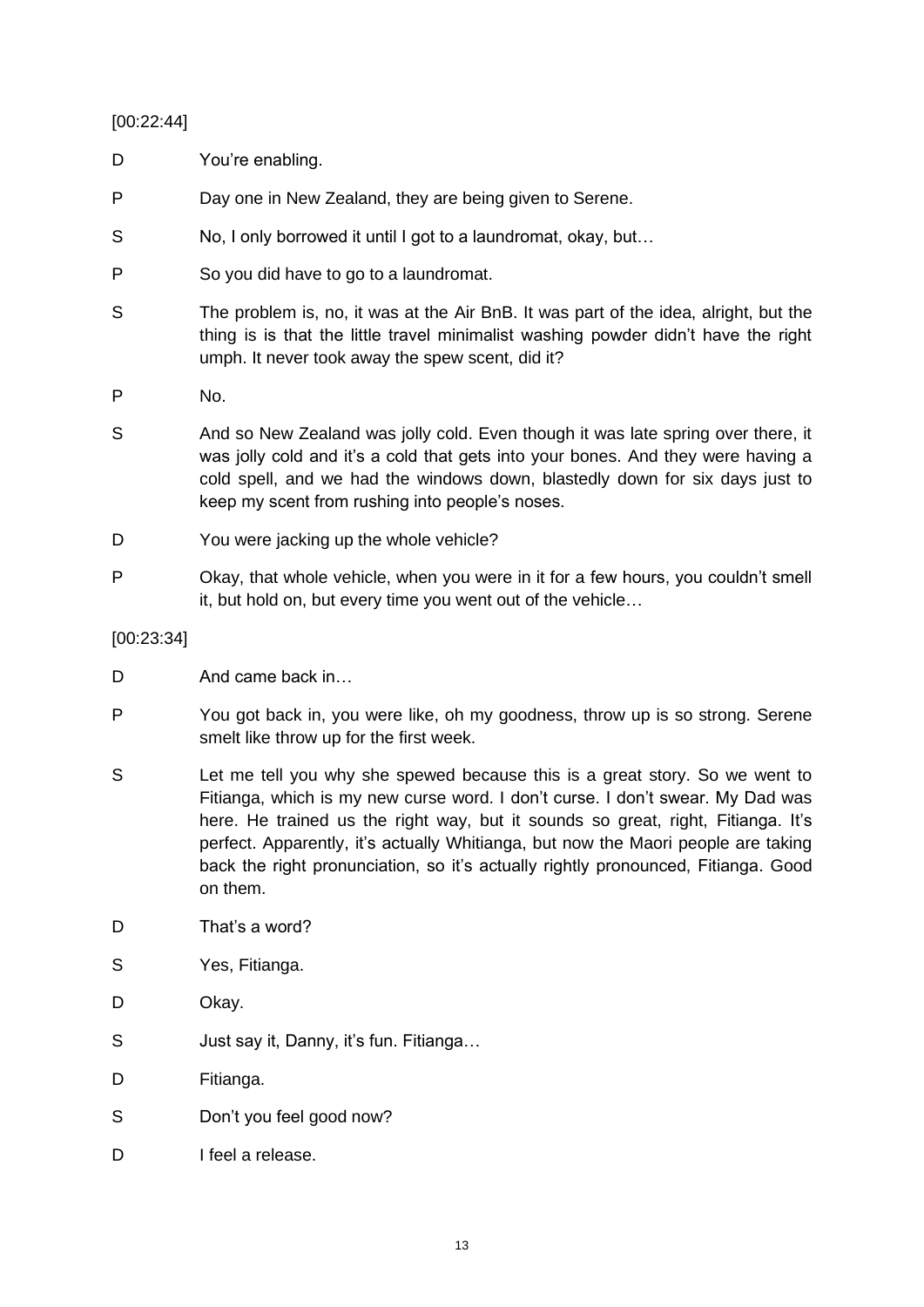P If you're a little bit upset or anything, you can say, "Fitianga or if you're happy, you can say, "Fitianga" guys.

## [00:24:16]

| D          | What does it mean?                                                             |
|------------|--------------------------------------------------------------------------------|
| P          | It's just a town.                                                              |
| S          | Well, it's just a town, but it can mean anything to you, Danny.                |
| P          | It's the cutest coastal town in New Zealand.                                   |
| S          | We're giving you permission.                                                   |
| D          | It's like saying Seattle like it's a                                           |
| S          | Sometimes you can call a person, Fiti, like Pearl. Hey Fiti, what's up?        |
| D          | Okay, so you have taken a town name                                            |
| S          | This is not what the New Zealanders do. This is just what we've decided to do. |
| D          | Yes, and you have created a language, got it.                                  |
| P          | Serene's new name is Fiti. Fiti is for anything you want to express.           |
| S          | Pearl, check your latest text, what's up, Fiti? That'll be what's on it.       |
| [00:24:41] |                                                                                |

- D And if your baby does something really cute, I'm like Fiti baby.
- S Yes.
- P Yes, totes.
- D Okay, I'm in.
- S So anyway, but Fitianga's such a gorgeous town. That's where we began. We came into Auckland, then we drove up to Fiti, and that's where we started our cruise down with the spewdness, but listen, this is what happened. The first little café we went for breakfast, I'm not talking a la carte, five star. It was just a regular little café. Eggs, bright orange, like Ronald McDonald's hair. They don't even have Ronald McDonald anymore for McD's, do they?
- P I don't know, loves.
- D I don't like the hair analogy with food but keep going.
- S But listen, it was so bright orange.
- P But we realized New Zealand and Australia got some good food though.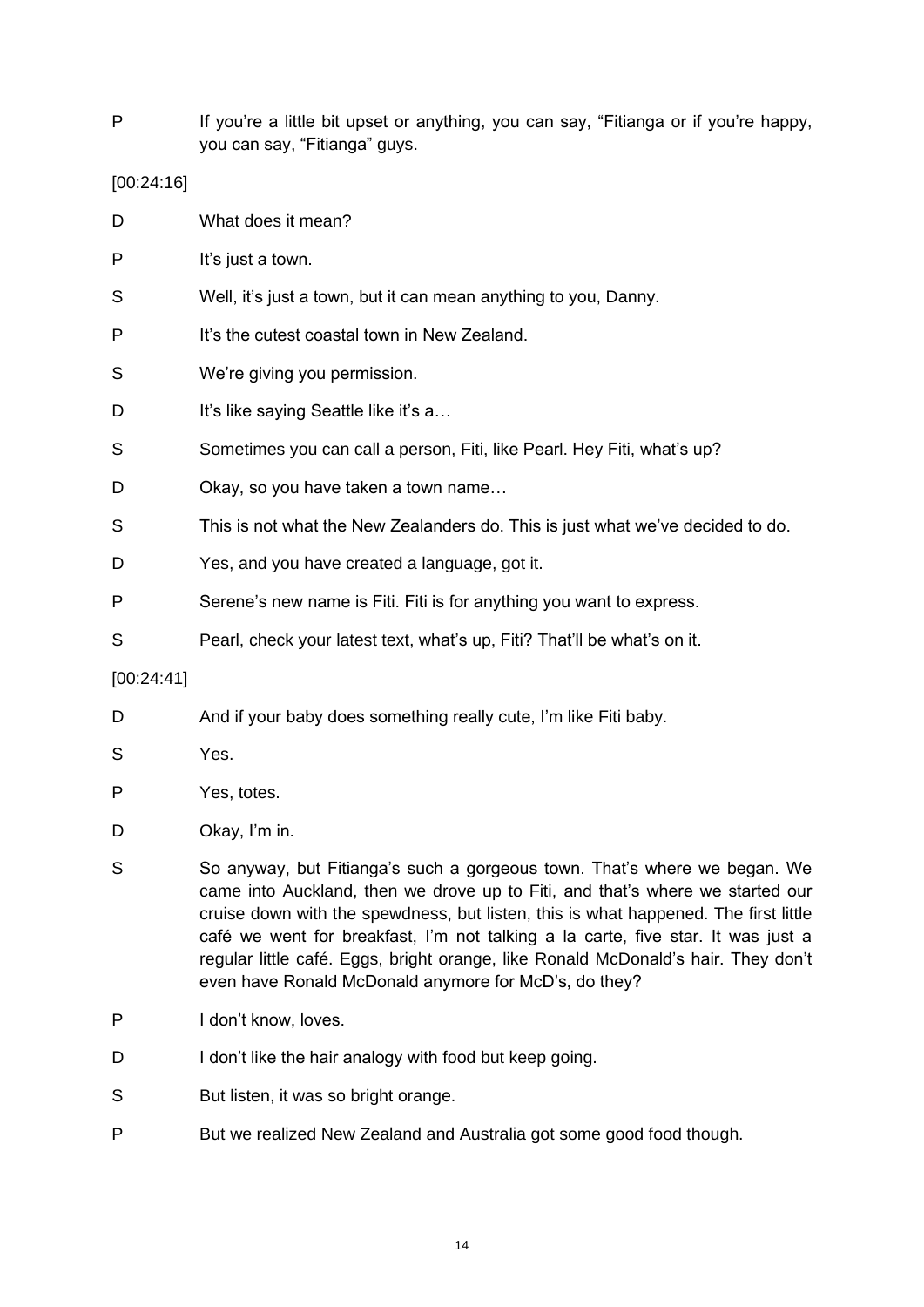- S The whole... And I took my little Keto creamer in my purse, thinking, I'm a purist. I'm not going to do the pasteurised cream the whole time for my coffee, but when I saw that yellow, what they call runny cream. There's no half and half business over there. I'm like, can I have mine on the side? Because I thought I'd just pour on my little bit. They were like, oh, you mean runny cream? It's the full real deal, guys.
- P And it's grass-fed…
- S It's grass-fed and it's yellow, so I'm like, give me that thing.
- D Isn't that…
- S My Keto creamer went in the trash. Just keep going, Danny.
- D Well, I was just wandering isn't Kerrygold Butter from New Zealand?
- P It's from Ireland.
- D Oh, it's Ireland.
- P I would put New Zealand butter and dairy products and heavy cream up with any in the world, and I would say, don't you even try to compete with New Zealand. New Zealand's so good.

# [00:26:04]

- S What are you doing, you Fities? What are you doing trying to compete? I tell you, it was amazing. So when I saw that runny cream, I'm like, this is what my baby needs to fatten up. She's been toddling along, losing those great thighs. I'm getting them back for her, so whatever cream was left on the table from everyone's coffee, I spoon-fed it to her.
- P She did.
- D Yes.
- S Gorgeous grass-fed runny cream, well, I think she had a bit much.
- P And then we had six hours of corners…
- S No, no, out came the cream...
- D She creamed you.
- S At that lovely café.
- D You got creamed.
- S But she was sitting in her little minimalist stroller. It had a hole in the bottom mid there, I don't know, just so that it could be washed out or whatever. There was a little hole…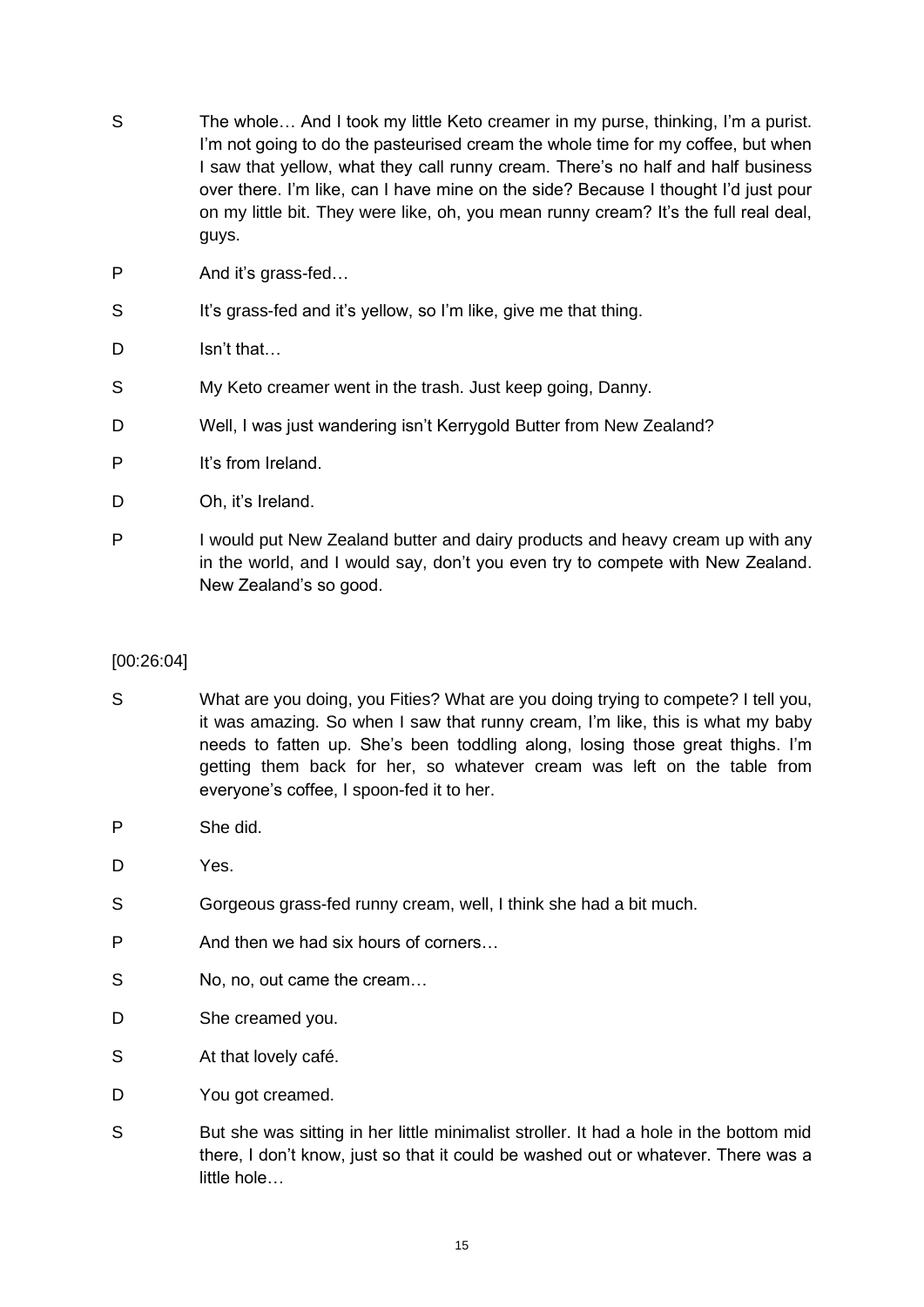D Oh, a water drain hole, yes.

[00:26:44]

- S Well, out came the spew through that drain hole, and as we were wheeling her out of the café to clean her up…
- D This is rated R.
- S There was a trail of spew.
- P The throwing up already started, but we thought… We got to the van because we had a six-hour journey ahead of us. We thought she already threw up. You can't throw up more than what she's throwing up and left a trail.
- D Surely the universe wouldn't do us that way.
- P But we get in the van and start on New Zealand corners. Now, those of you who have been to New Zealand or live in New Zealand know what we're talking about. There's nothing like New Zealand corners, round and round and round and round we went.
- S And there's nothing like... People go to New Zealand... If you're an adventure seeker, you go to New Zealand. If you want to go and bunjie jump over some big waterfall, you go to New Zealand.

## [00:27:29]

- D It's where they filmed Lord of the Rings, right?
- P Yes, gorgeous.
- S Right, so if you want to drive fast, you go to New Zealand. If you want to drive fast on roads that aren't meant for fast driving, you go to New Zealand.
- D Yes, are there speed laws like there are here?
- P There is, but no one seems to be really taking them too seriously. My son-in-law drove because we met Meadow, my daughter, and her husband there. They're living in Japan right now. We met them there, and his nickname was Fasty. That's what Serene called him the whole trip because he liked to drive fast.
- S And Meadow's name was... It was the adventures of Fasty and Frock Girl. We called Meadow Frock Girl because every day she came out with a lovely new frock. She was the opposite of me. She had three humungous suitcases the size of barns.
- P And Serene had one outfit. Okay, so that's what happened. We got into the car. Sure enough, two hours in, the throw up had already happened… That was mild throw up, Danny. The mega throw up started happening in the van, which I don't even know how it's possible to have that much throw up. So that's what happened. Serene stunk for the rest of the trip.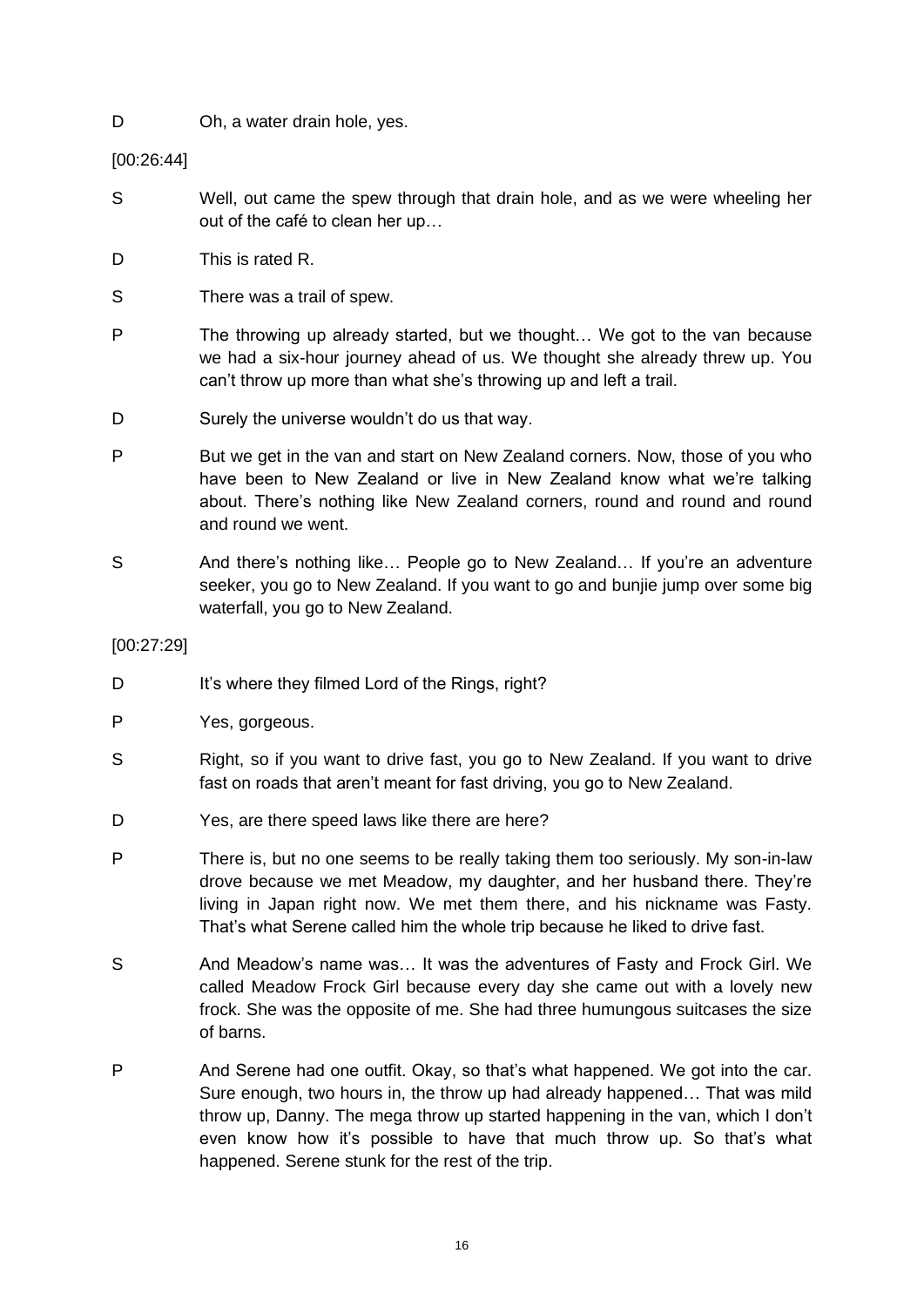S Yes, I did. I could hardly handle myself, just to be honest.

[00:28:30]

- P Yes, so that's what…
- D You were disquated with thyself.
- S Yes.
- P Here's your minimalism lesson to be learned, people.
- S No, no, no, no, I just didn't account for that, but I've had a little few shifts in my mind, but I'm still about minimalism. But there are a couple of other things that happened.
- P I do have to give you props, Serene, okay. So aside from that, you would have made it. You would have made it spectacularly. I didn't even have snacks. It was a Mary Poppins bag. She would pull stuff out of this minimalism backpack that I didn't even know how it got in there. Pearl, would you like a bar? She had made homemade bars…
- D Had a collection?

# [00:29:03]

- P Pearl, would you like a THM this? Pearl, would you... She pulled a cappuccino out of this bag. And I'm like, where are you keeping your diapers? Oh, just in this pocket, out come the diapers. Oh, I spilled a little bit of something on myself. Oh, Pearl, would you like this special clean up rag? Minimalism clean up rag. I have it. It stays damp.
- S I even had a Tide To Go little stain stick.
- P She had everything in this minimalism bag, and I have to say apart from the little throw up thing, it sustained you for two weeks. You had a…
- S I had too many clothes. I decided I had way too many clothes, too much to choose from, yes.
- D Do you vacuum seal, where you can compress things?
- S Well, yes and no because I did at the beginning and I realised it was a bad choice because you want to get up and go really quick every morning and you don't want to be…
- D Oh, and that's a chore.
- S So you want to be able to pack what really fits, not falsely fits.
- D Yes, Fiti anger.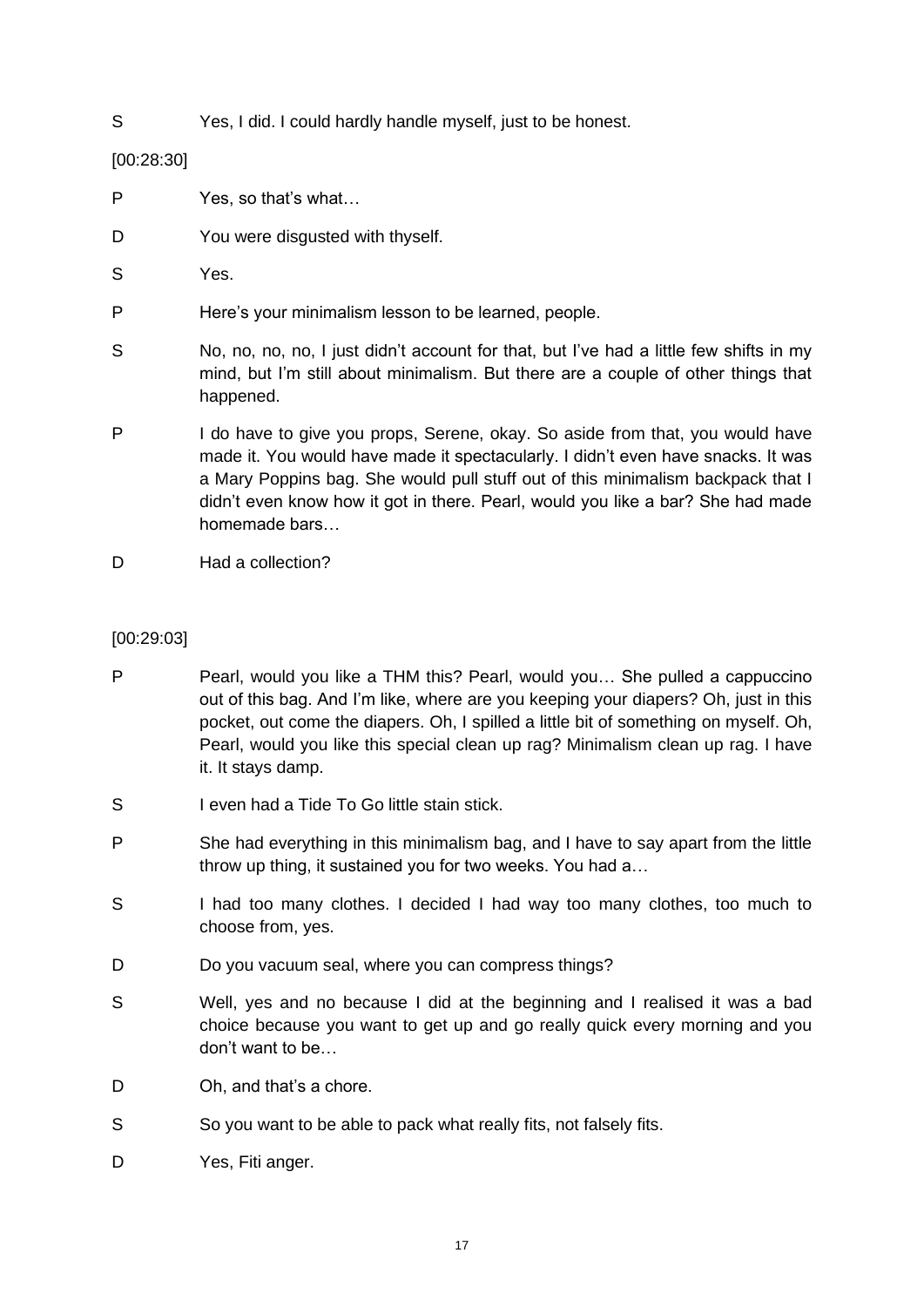# [00:29:53]

- P Thank you, Danny. I knew you would get that.
- S But I want to tell you a little bit more how it went awry. Minimalism did go awry for me and this is really where it hit home. I love the word. My favourite book is… I don't really get a chance to read many other books, but I just love me some word.
- P You mean the Bible?
- S Yes, and I said to Sam...
- P To Leslie P-Salms that's sitting over there, like: What does she mean, word?
- S She thinks I'm some wrap-up word.
- D I love the word.
- S Or PBS word girl, you know that show?
- P Yeah, I love that show.
- S But anyway, Sam's like: You want to go real minimalism, Serene. You 're not going to take your big old bible or even your little bible. It's going to get wrecked. You're going to lose it. Just put it on your phone, dude, like the rest of the world. Just download it. And I'm like: You're right. I hate not reading paper, but I'm going to do it. I'm going to be a real millennial.
- D Let's go.
- S So I put it on the phone, but then we had three phones because my sons were going to be vacationing in a different part of New Zealand for some parts of it to go visit some other friends.
- D Yes.
- S So their phone had to be activated. Sam's had to be activated and we ain't that poor no more, but there's a little bit of Scots in there still. He didn't want to activate three phones.
- P Yes, because it's 10 bucks a day.
- S So my phone didn't get activated, so no word, Danny. I came back and I started telling…
- P Serene had no Bible.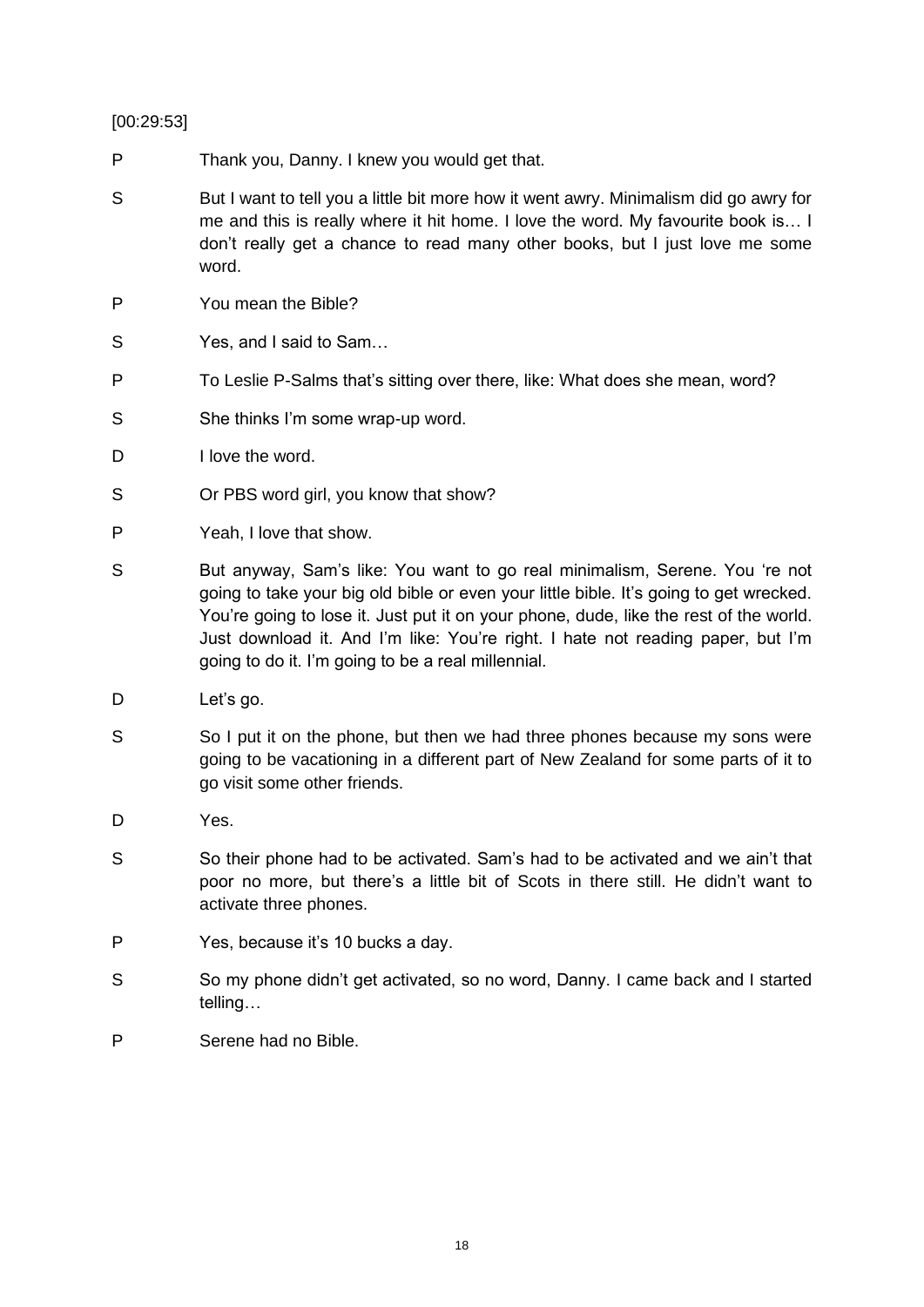- S I said to Pearl, I was just thinking about all the scriptures that I had in my heart and blah, blah, blah, blah, blah, but I couldn't really read fresh. And so I came back and I was telling Pearl about all this stuff. And she's like, Serene, I haven't seen this Serene for a long time. What's happened to you? You're like all a lit bit hiffed and miffed and you've got a few hurts going on there. I'm like, this person texted me that. Can you believe it? Usually, I'm the opposite.
- P Well, Serene, we've all been on a journey, right, and Serene, we used to get hurt feelings by this and that. But Serene has been on this journey of spiritual growth for a while. You have become this very strong, solid person. People don't offend you. You're with God everyday. You and Graham Cook and going for it. I mean you're just like spiritual, you and Jesus. And then two weeks with the bible, right, and Serene was calling me: Do you know what she said? I'm like: Who is this, Serene? I haven't seen this Serene in years, and then I said to you even Charlie said Serene was getting these looks. He's like, what's with Serene, right? Then you called back the next day and you're like, I know what it is. It's my minimalism. Minimalism did it to me. I couldn't read my bible everyday. This is the real me, not me and God; it's just me.
- S So yes, so we're going to Israel in January, and I'm not going to go that minimalism for that, taking me paper just in case.

## [00:32:40]

- D You said Israel?
- S Yes, mate.
- D You have to take
- S I'm taking less clothes though. I'm taking less clothes.
- D What, less clothes?
- S Less clothes.
- D Even though you... So you didn't learn from...
- S There was a lot of unworn outfits.
- P Serene, when you say outfits… Okay, in Australia, it was a bit warmer, so she had this other outfit. It was like a Tarzan…
- S I wore a different shirt nearly everyday. They just lightly fold up, but I wore...
- P They were all tiny. You could screw them up into your fist type of thing.
- S But you see, when I was in Australia, I brought silk to go over the wool, right, because it's just colourful and light, and I hardly wore that. That was junk. It was like waste.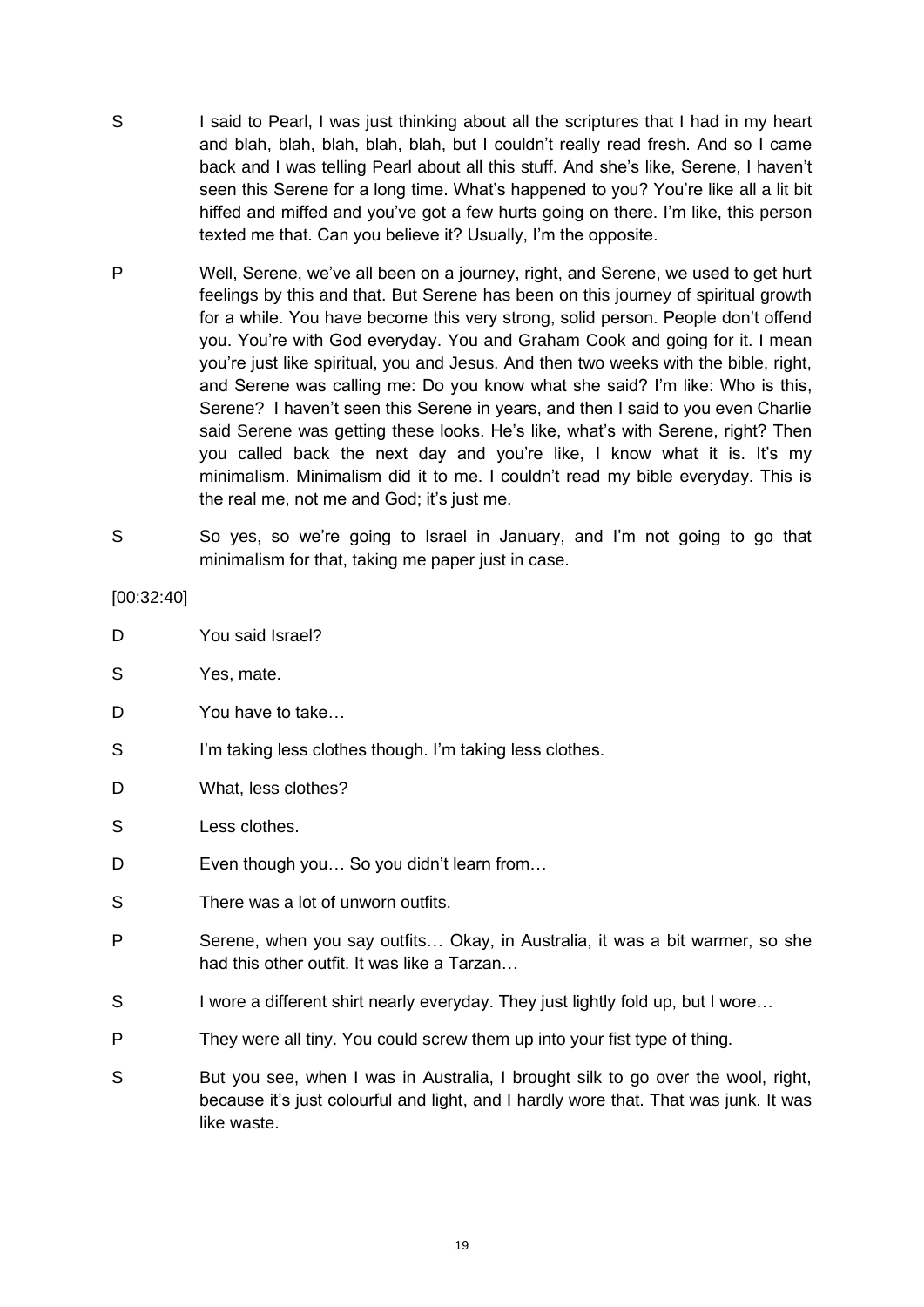[00:33:13]

P But in Australia, you wore this like me Tarzan, you Jane, like me Jane type outfit.

- S Did I?
- P Yes, every single day, but you had arranged it just slightly differently so to you, it was a new outfit. To me, it was the same outfit worn slightly differently. She calls it a new outfit in her head.
- D That would be a dope fashion brand, Me Jane.
- P I know, right.
- D Almost like a wild kind of Bohemian vibe. It's called "Me Jane".
- P So you are a brander, Danny.
- D Yes, I love it.
- S But listen, we loved going back to our countries. We really did. And we were born in New Zealand, raised a little bit there, but actually the majority of our growing up years for Pearl and I was in Australia. But something interesting happened because when we were down there, we really connected with New Zealand even more.

[00:33:58]

- P I'm not saying anything about Australia because we love Australia so much, but we realized it's not just the place, it's the people. A lot of our relatives are still in New Zealand and it was the hills our Granddad walked over. I mean it was jolly the country we were conceived in, mate. Our DNA is that country.
- D When you were there, did you feel like a very rooted sense of identity?
- S I cried a lot.
- P I had thoughts and feelings come back to me just through looking at things of my childhood that I didn't realize were in here. It was like there's a feeling I haven't experienced in two decades, and so it was very beautiful connecting with our homelands. Actually, both of the places though…
- S We loved Australia.
- P Australia's just gorgeous and the food… Can we talk about food for a while?
- S Oh my goodness.
- P You can eat… I don't know…
- S Why are we talking about food on this...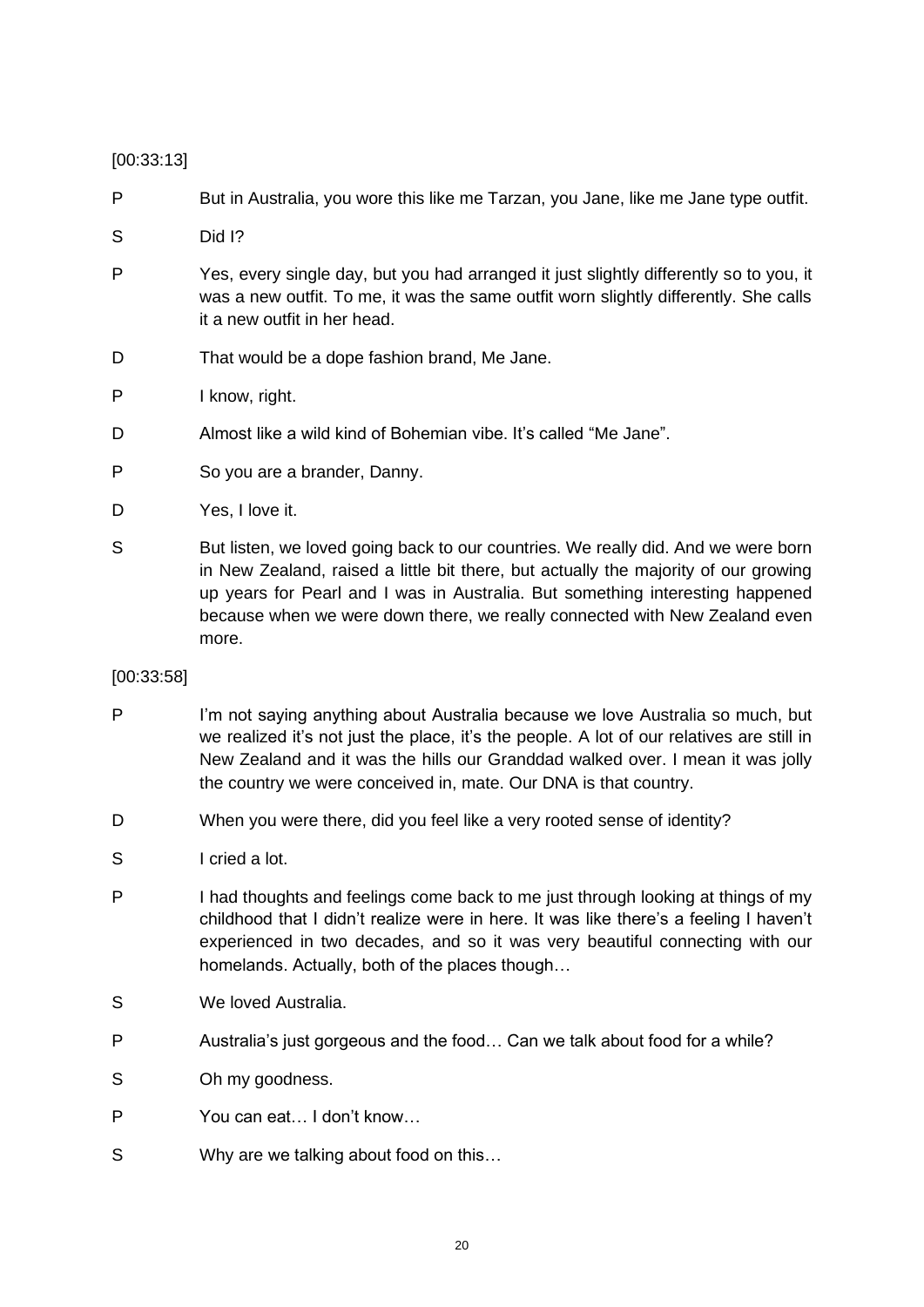P Well, in any place, I think, but New Zealand… I do want to talk about some things, actually. First, I want to talk about the beautiful things. We talked about all the gorgeous grass-fed dairy products and lamb in New Zealand.

## [00:34:58]

- S All the meat's grass-fed.
- P Oh, it's beautiful, but there were some things from my childhood I wanted to go back and sample and taste.
- S Yes, Pearl did.
- P I did, but I didn't overdo it. Let's see how we did, okay. Mostly, we ate just good old healthy things, lots of Crossovers, of course, Serene, but I wanted to eat a meat pie and fish and chips because those are things of your childhood. They are the things that are just amazing, that New Zealand and Australia are known for. So I had a meat pie, which they called it a mince pea. Mince is ground beef with a gravy in a pastry thing, in a little meat pie.
- D Oh, what did we call, we call it Shepherd's Pie over here.
- P Yes, that's got potato in it. This is just all pastry. Anyway, I had it.
- D Oh, pastry.

# [00:35:42]

- P It was really quite, quite great, maybe not as good as I remember, but I just needed one to taste. If you live on that sort of thing every day, it's a problem, but if you don't taste it, what's your problem, right?
- S Good girl, Pearl, oh, I know, I was forcing it down my children and husband.
- P If you don't taste it, what's your problem?
- S I'm like: Taste this. You'll love it. He's like, you've never ever... You've been shying me away from junk food. You're forcing it down my throat. I'm like, no, but this is different. This is different junk food.
- P But now the fish and chips, I had waited years for. I'm like, oh my goodness, fish and chips, I finally get to taste… And we're talking battered, fried fish and big chips which are like fries, but they're huge. They're very thick.
- D Like potatoey?
- P Yes, potatoey, so New Zealand is renowned for them, okay. So I go back and I order them. There's nothing going to keep me from these things.
- D You're making me so hungry right now.
- P But I had them…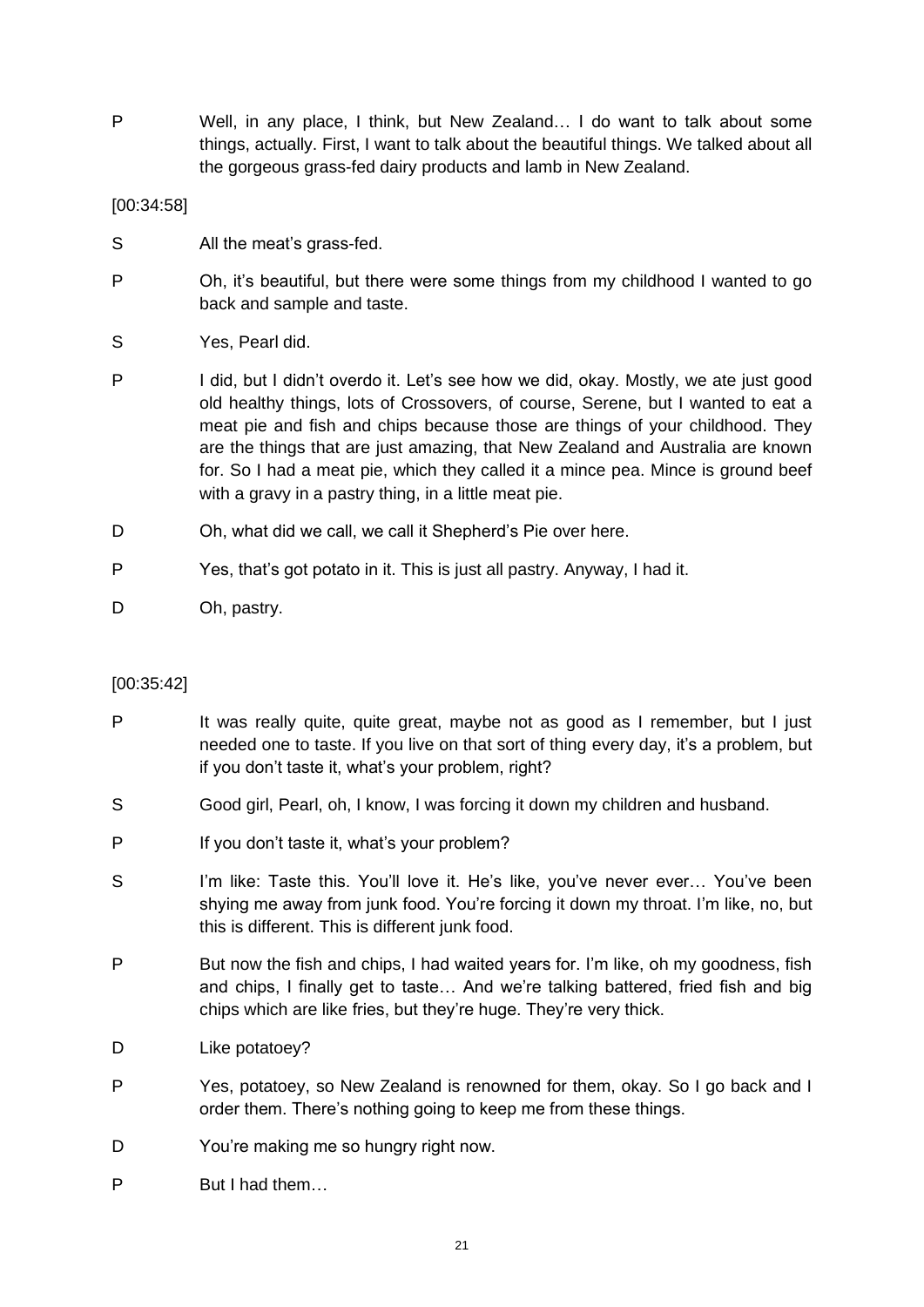D **I'll try your spittle.** 

[00:36:34]

- S You hate this thing. This is not a good one. I'll give you a good one. This is not a good one.
- P Excuse me?
- S Yes.
- P Thank you.
- D Please continue, Pearl.
- P But I didn't remember the grease. I'm so used to, I guess, just natural fats, not a lot of fried fats. It was so greasy. It was good, but my spirit in my body and my soul said: You're good even… I didn't even need to finish. I appreciated the experience, but it was just so greasy.
- D Like oil?
- S You didn't enjoy it though. I could tell you really didn't enjoy it.
- P I couldn't. I tried them one more time because I thought I'm going to give it another go, and the same thing happened to me. I just thought, guess what, I've matured past the point where I can even enjoy this. My taste buds and my health and my body says, you're a bit past this, Pearl.
- D Do you know what's crazy for me? It's got to be psychosomatic because I don't believe that the heavy oil or grease could affect my body as quickly as it seems to. I get halfway through a too greasy cheeseburger or something like that, and it's like I feel upper right quadrant point where the gallbladder is. I think it's a little psychosomatic that I know what is happening and so my body starts to go… A little alarm goes off, saying, remember… And maybe nothing's even happening, but my brain is sending pain signals or something.
- P Yes, but it's those oils, the deep-fried oils, which are not healthy, but I think it's fine to try them. But I did it… And so then I tried other things from my childhood, and I'll be like, well, yes, that was good and all, but man, I really love my Trim Healthy Mama food. Nah… So all these things…
- S It's interesting though. Sometimes the memory of a food is so much more fantastical than it actually really is. Once I ate my child… One of my children, I was like: Oh, I really want this particular candy bar, that she used to get at Christmas time. She's like: Please, can you put it in my Christmas stocking this year? This was a couple of years back. And I gave it to her, and she was like, oh sorry, Mum, I really, really loved it, but I don't know what I saw in it. It's so funny how memory can be so much more…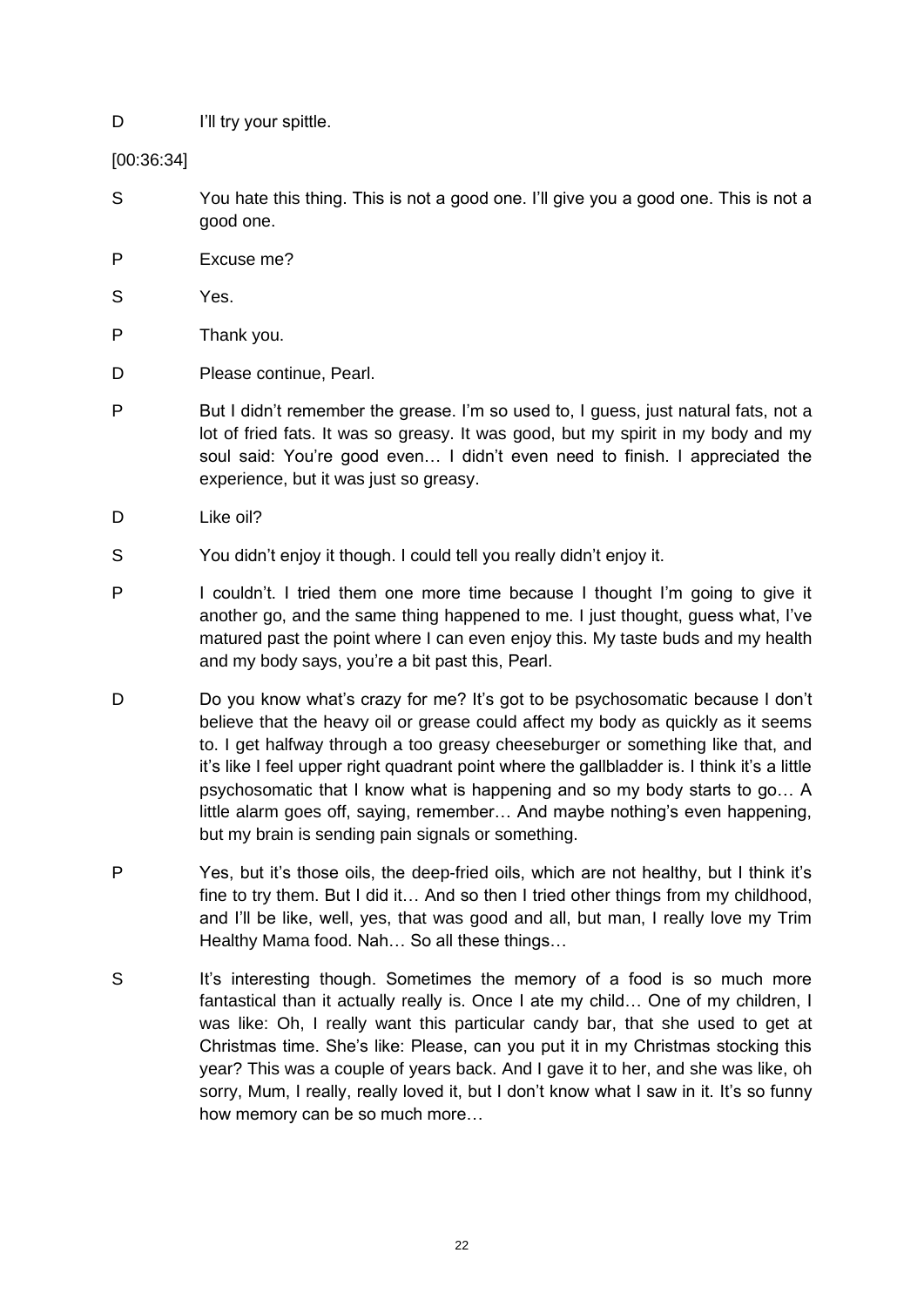## [00:38:45]

- P So those childhood foods that I thought that I would literally love and have to stop myself from eating all the time weren't the foods that I actually loved when I went back. In Australia, they're really focused on health over there in the cafes. And they had amazing… The things like the eggs and the things like the greens, like they would do sautéed kale with poached eggs and sourdough dack rye bread. It was just really good, whole food Crossover type things or you can make it an S and it was actually easier to eat on Trim Healthy Mama over there than it is here in the US. It was incredible.
- S Way easier.
- D What were you pairing with eggs? Was there spinach? I mean what else?
- P Yes, they did sautéed kale…
- S Mushrooms, field mushrooms that were absolutely amazing.
- D Next to the eggs.
- P They did a pesto. They did a nut hummus.
- S And they do avocado smash on poached eggs.

## [00:39:36]

- P Avocado everywhere, a big thing is they put avocadoes and feta and poached eggs on the top and they call it avocado smash.
- D Oh feta, people, feta over a fried egg.
- P Oh, it's amazing.
- D You could even tap a couple taps of Tajin on top.
- P Oh yes, Dan-Dan.
- S I've got to go tell my children to be a little bit more quiet, hold on.
- P Well, can you close the door? Yes, the children are in the other room. I don't know if it's picking up on these microphones, but we can barely hear ourselves think.
- D Yes, probably not terribly.
- P Hey, you're listening to the PODdy with Serene and Pearl, and I'm Pearl and who are you?
- S Serene.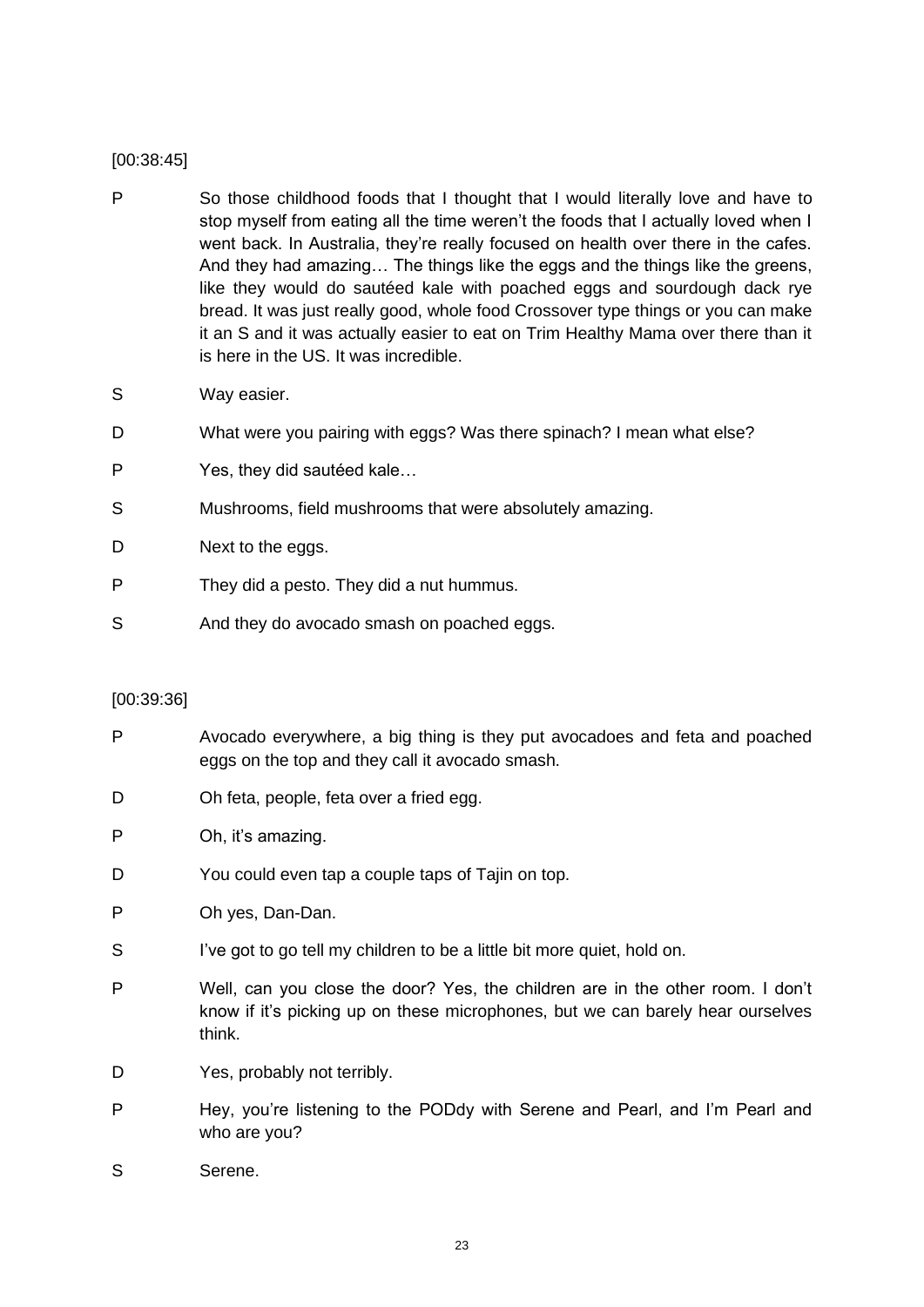P Just the last thing you want to put on your grocery list, right, razors.

[00:40:14]

- S Do you know why I don't forget Billie, because it's a good old Australian word, Billie. It actually means the kettle. Put the kettle on. Put the Billie on. But it makes me remember my favorite new razor, which is Billie, people. And do you know what I love about the Billie? It's inexpensive for a four or five razor beautiful blade, the ones that I have to have the key to open. Those are the four or five blades that are real the top ones.
- P Yes, but now we don't have to go looking for them. Introducing Billie, it is delivering premium razors directly to you for half the price.
- S Can I just butt my voice in there?
- P No, I want to finish my sentence. Half the price…
- S No, but half the price...
- P … of what you'd find in a store. Go to mybillie.com to get this starter kit. This will include two razor cartridges, a handle and the magnetic holder for the shower.
- S Magnetic, magic holder for the shower.
- P So for only \$9, you get four refill blades every one, two or three months, based on how often you shave.

## [00:41:15]

- S Now that's smart because some people are every dayers. Others are like, hey, let's get the grass growing a bit more.
- P Yes, that's me.
- S Me too, you all wanted to know that, right? Now each razor cartridge includes five American made blades and that's what a woman needs, five blades.
- P They're encased in aloe shave soap for the smoothest shave that's gentle on sensitive skin. They also have more space between each blade to allow shave cream, soap or hair to pass on by.
- S Oh, there's nothing worse than I'm in the shower, having my own shave and then this clog.
- P Billie is an Allure best beauty winner and on Nylon's beauty hit list because Billie is a brand that finally got women's razors right. Okay, another thing, you get free shipping always. Skip, adjust or cancel your subscription any time…
- S That's huge.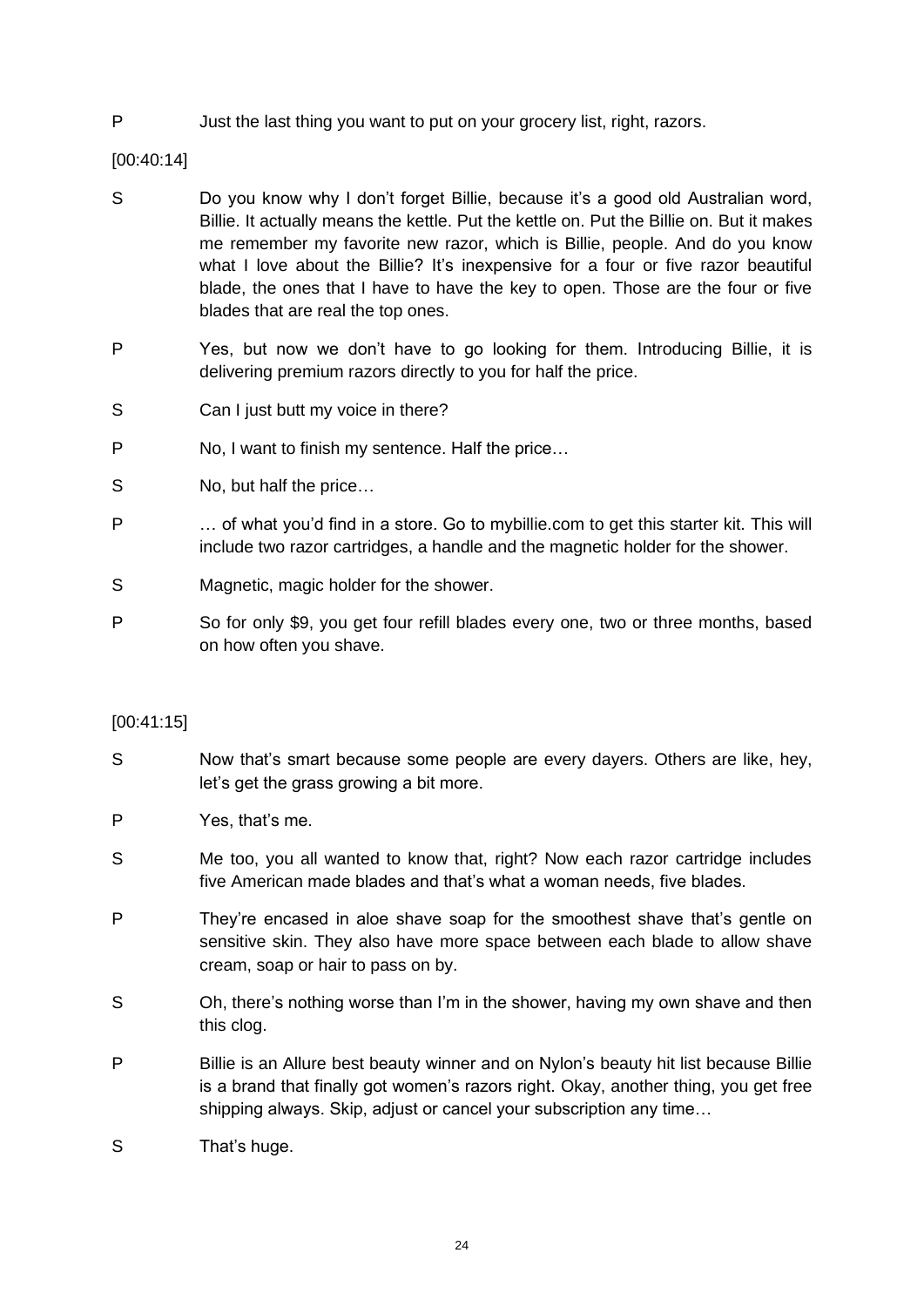P So here's what you've got to do. You've got to go to mybillie.com/trimhealthy and you're going to get 10 percent off your razor, so the best razor you will ever own for half the price of razors in the store, plus the shipping is always free. This is a limited time special offer. Go now to save 10 percent off your razor at mybillie.com/trimhealthy, spelled M-Y-B-I-L-L-I-E, dot com slash trim healthy.

[00:42:36]

S This is the PODdy with Serene...

- S Get it right, it's P-O-D-D-Y.
- P Yes, the food was incredible, but then we got home and then here to the Tennessee woods, and I realised the beauty of New Zealand and Australia. There's beauty everywhere though because we got here to our Hilltop and our beautiful coZy homes in the woods and I thought: You know what? We are blessed. Anywhere you make home is such a blessing.
- S Yes, I totally think that.
- P I felt so privileged and amazed to go. We want to go back. Serene and I said we are just going back, but to come home was amazing too. And this truly is home, and this is where God has given us roots. We've raised our families here now. God has been incredible to us in blessing this business and that's all America. It's the American dream, so we love America. I mean…
- S Well, Fitie.
- [00:43:34]
- D This has turned into a very patriotic vibe.
- P It is. I don't know who I am. Am I an American or New Zealander or Australian? I don't know.
- S We tried to work it out and I feel like… Yes, you go Dan.
- D Me, me, me, me, me. I was just going to ask what you… What do you identify with now that you've been to New Zealand, right? You had a taste. I mean like me, I don't… When you're describing your magical feelings in New Zealand, when I go to Memphis, I have very unmagical feelings. I'm reminded of how badly I don't want to be there. I don't even want to…
- P Well, you grew up in the hood, yes.
- D Yes, even driving and seeing signs and things I remember, it's just argh. It's icky.
- P That was so funny because we didn't have any argh. We just had, oh yes, this is deep and good. This is so good. These feelings are so good.

P And Pearl.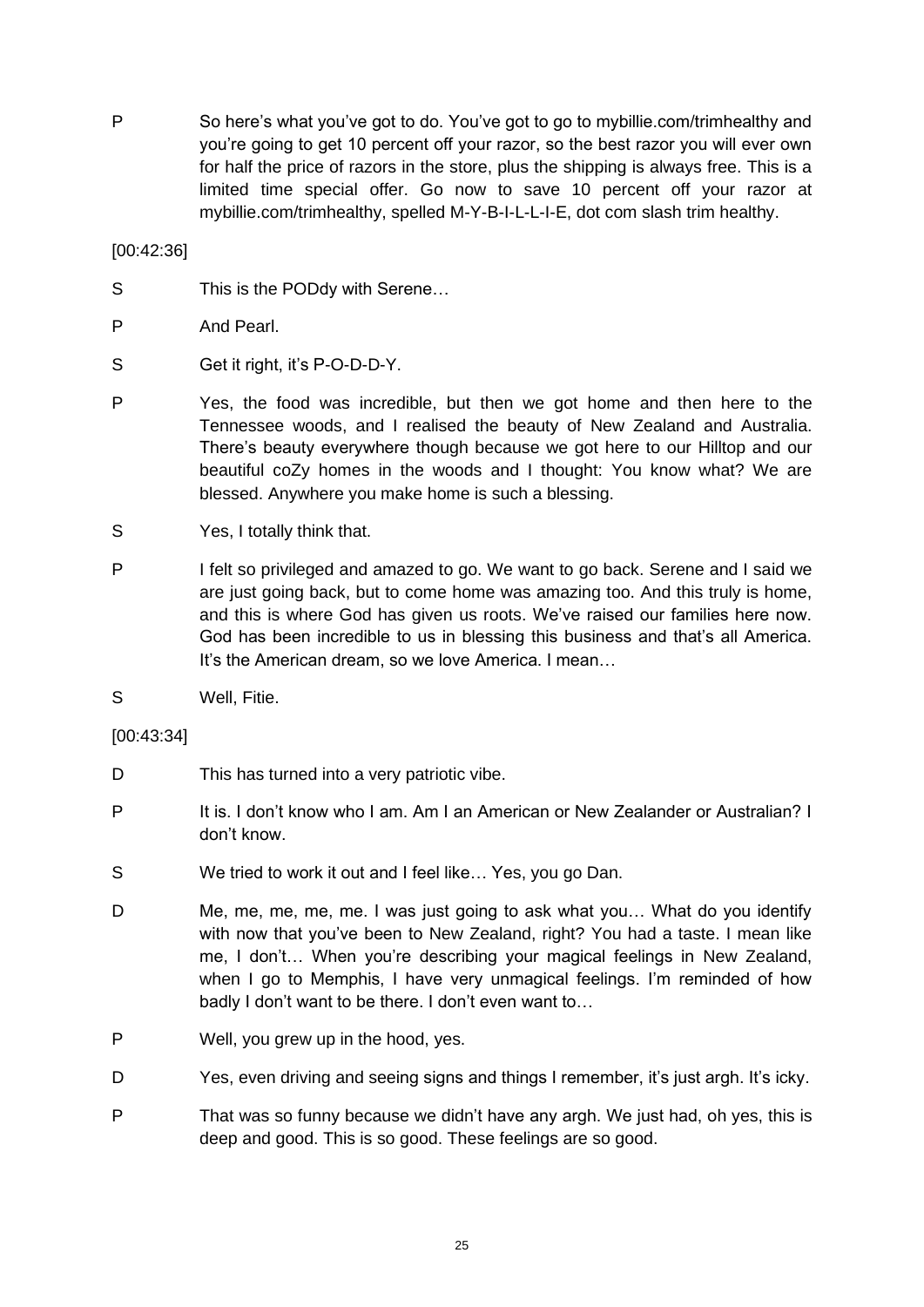S Remember with songs, the song remembers when, I feel like the sight remembers when the smell remembers when, and that can be a negative or a positive for people and I feel because Pearl and I were blessed with a lovely childhood, everything from going back was very cuddly and cosy and very oldfashioned oat porridge feeling, comforting and just warm and…

[00:44:44]

- D Yes, but what I'm asking… So I don't identify as a Memphian. I don't identify as a Nashville person. I've lived in Mexico. I've lived in Pennsylvania. If I were out of the country, I would be like, oh yes, I'm in America. I would have to remember I am actually an American, but I don't feel…
- P Yes, but you do identify with being an American though.
- D I actually don't.
- P You don't?
- D I don't feel patriotic, I don't feel...
- S Fitianga. I feel like you're going to get letters.
- D Yes, I may, but I'm just saying it's in my heart. I'm not like I'm proud to be an American…
- P Well, see, I am.
- S I totally am.

## [00:45:15]

- P I think because we came here... Even though I'm proud to be a New Zealander/Australian, I don't know which one I am, I have a New Zealand passport, but because we've come here and seen, I think, the big heartedness of this country and truly, it is an incredible place. I do feel patriotic to America.
- S I feel so patriotic.
- D You do?
- P Oh, majorly,
- S  $Yes$ , I mean, listen, at Thanksgiving and  $4<sup>th</sup>$  of July and all these holidays that we don't have down under, I just feel so... I have all these feelings about the  $4<sup>th</sup>$  of July and our independence and…
- P But we're very mixed because do you know who you are? Are you an American or a New Zealander or Australian?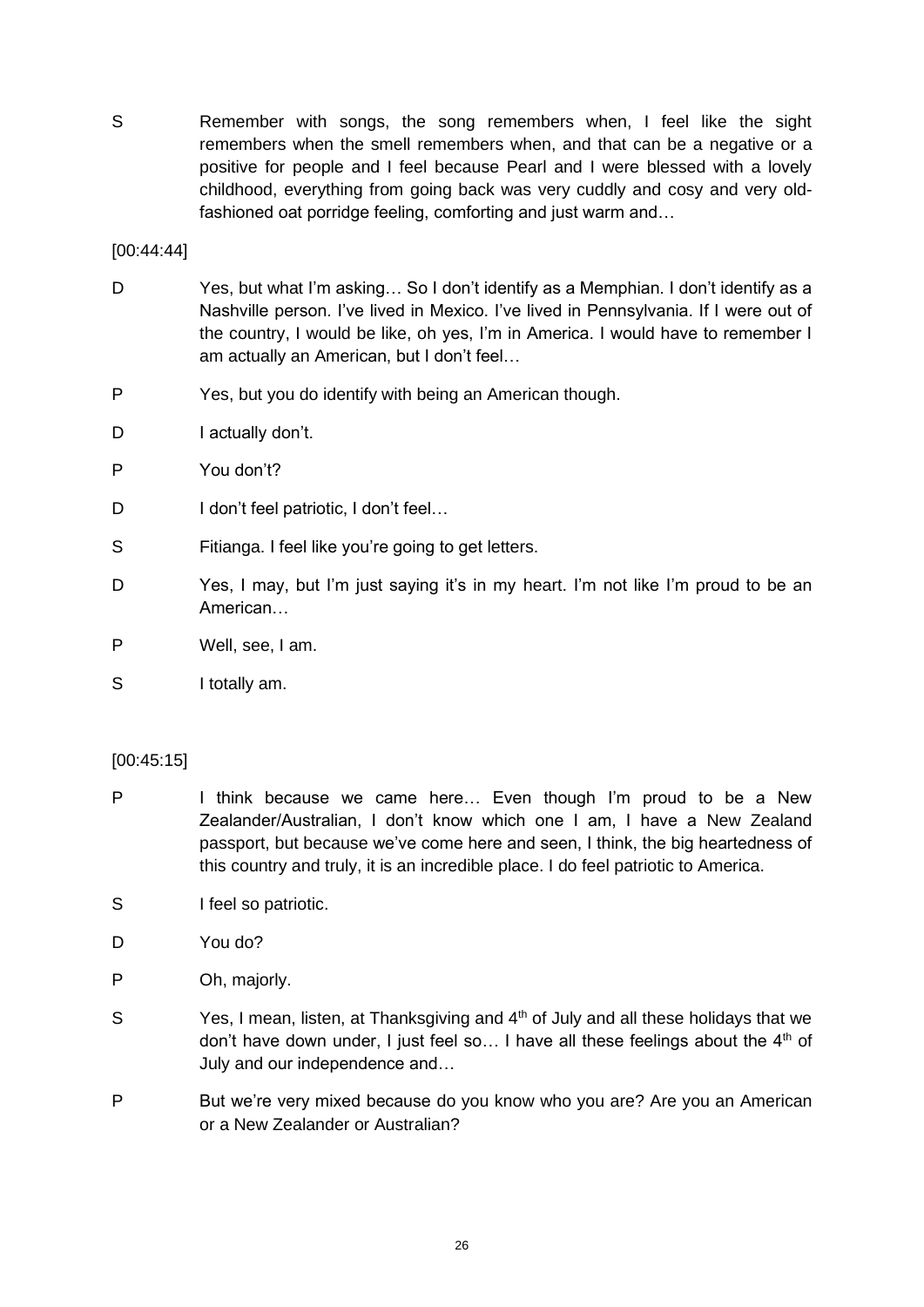- S Okay, this is what I feel like I worked out. We've talked together about it, Pearl. I feel like we decided and maybe you're a little different now since being back. You might have thought about things by yourself, but New Zealand is our roots and we have a lot of nostalgia, so New Zealand is our roots. Australia, to me, is a fond place where I spent a lot of shaping time, and America is my home.
- P Yes.

## [00:46:14]

- D So okay, yes, and by the way, I don't mean to communicate any lack of gratitude or…
- S Fix it up, Fiti.
- D Yes, I've got to fix it because like Veteran's Day and some of the days and stuff, I am truly like: Oh my gosh, it's so great to be…
- P Yes, because people died that you're sitting here on the sofa in the PODdy Barn.
- D Yes, all that, all that. I'm reverently...
- S You really hiffed off this...
- D I'm just reverently bowing to that because yes, I am that and I do have those type of feelings, but in terms of… I don't know. It's just interesting.
- P But it's because you're racially ambiguous too. Your Dad is full Mexican.
- D Yes.
- P Your biological Dad, and you spent part of your growing years in Mexico, and that does sort of make you confused, who am I? Am I American? Am I Mexican or am I something in between? I mean it is understandable.

[00:47:01]

- D I've always identified as an alien.
- P Yes, alien.
- D I've always felt like I'm from another planet.
- S Our accent is kind of mutt alien because over here, people think, ah, you've got an accent and they say: Where are you from? We say, down under, so we kind of think we have a down under accent, but when we're down there, people, they don't own it and we don't have it.
- P They think we're so American. Our relatives over there, they call us their American relatives. They think we sound American.
- D Because you sound, to them, American.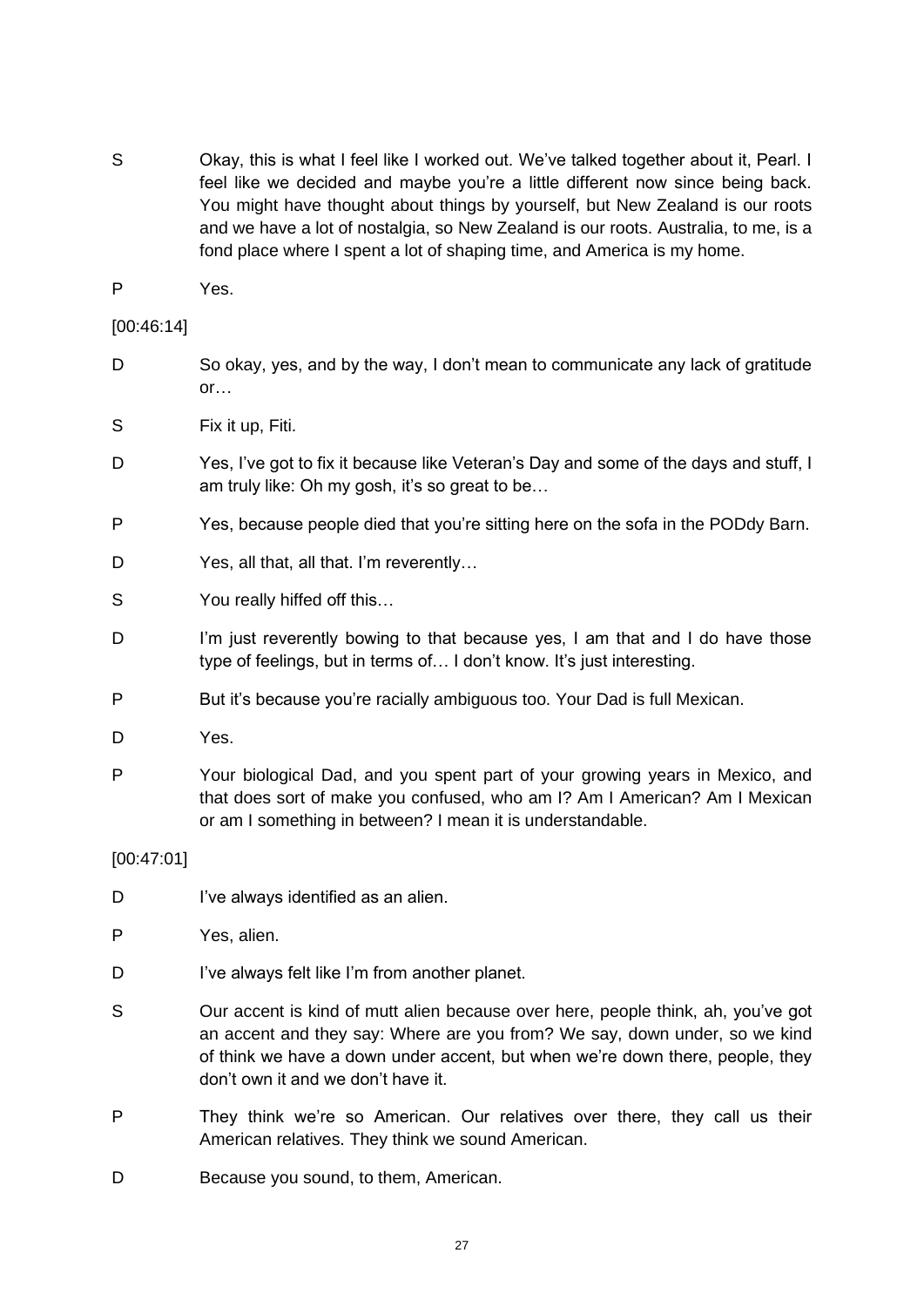- P They think we act American, we look American. Yes, they think we're American.
- D Well, would you say I have a southern accent?
- P No, you don't, Danny.
- D Not at all, until I talk to somebody from California or New York and they're like, oh, you're from the south and I'm like…
- P Leslie Pops wants to say something.

[00:47:44]

- S Come on, Les. Come on, Popsie.
- D Get over here.
- S Come on, P-Salmo.
- P She's got three or four names.
- L Hello, so I have a question for you. I have the same thing when I go back to England. Did you have any hurt or were you offended? I found it a little like: Oh, I'm from here. This is my hometown and they were like, you're dressed like an American, and I don't think… They weren't being mean but it's almost like… I'm like: Stop rejecting me, but I'm so proud to live here in America and I wouldn't change it for the world, so it's such a struggle.
- P But they just look at you as a bit of an outsider now. You're American. You're American.
- S It did hurt. It did hurt, but I didn't want to feel hurt. But I was without my bible, so I think I felt hurt. I did though…
- L I never did read the bible, so probably that's why I...

[00:48:38]

- P We know where you go, P-Salmie.
- S But no, I did because we had to keep going... Whenever we went to any store, we announced it when we walked into… We were born here. We haven't been here for 27 years, but this is where we grew up, like a whole announcement.
- P And sometimes we'd say this whole story and they're like, why are you telling this? I don't care.
- L Which in itself is so American.
- P I know. It's so American and it's so narcissistic that we'd go tell our story in every store and they're looking at us like: Um, yes, you yank. I mean that's what they call Americans, yanks.
- S Oh man, it's so interesting. Oh, but we've got to talk about Cuaro.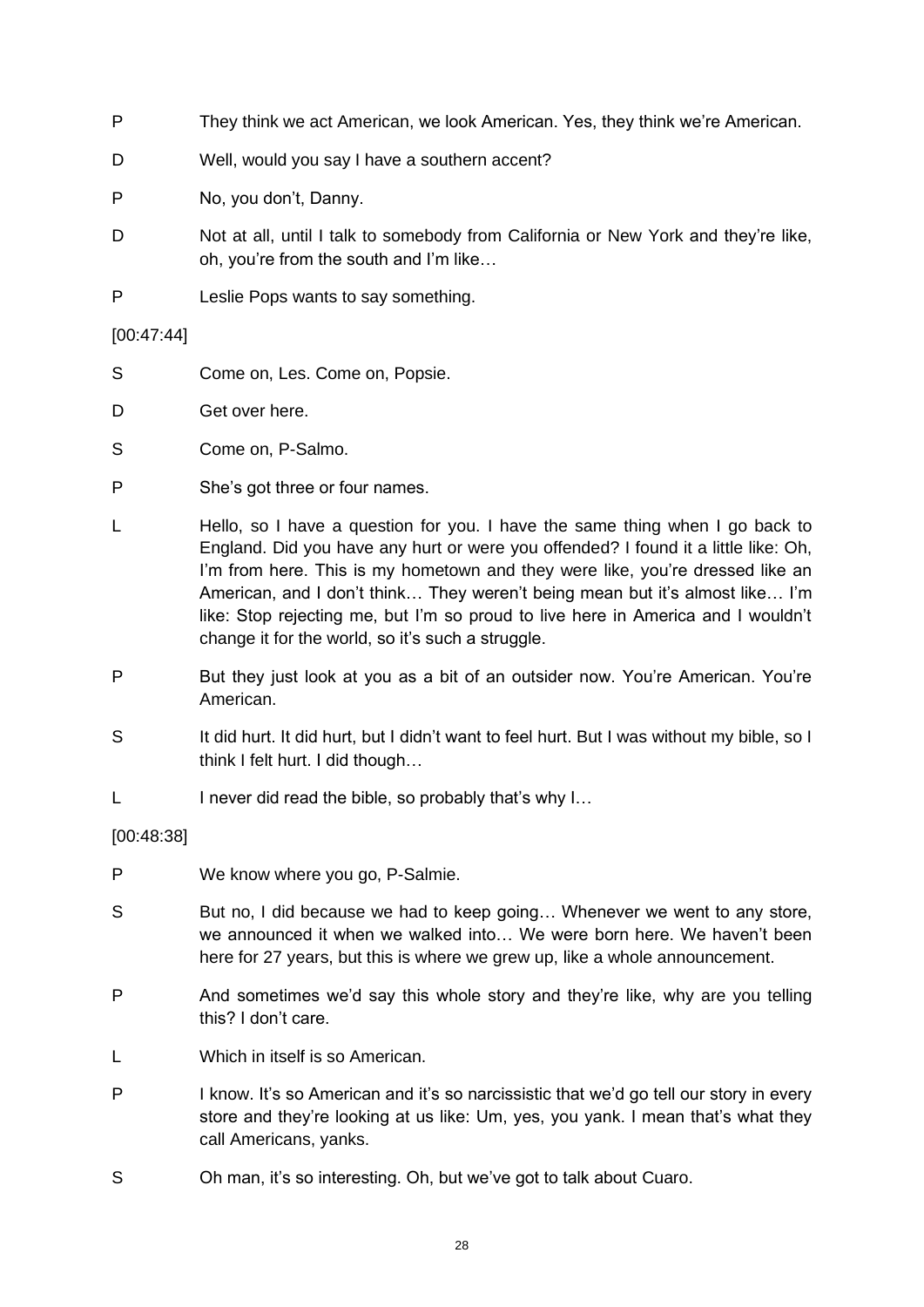- P Okay, yes, but we're coming to the end of this and I don't know what anyone's getting from this podcast today, we're not bringing meat. We're just bringing the story, so…
- S Hey, a story's sometimes just refreshing.
- P Sometimes and it's two weeks before Christmas, maybe they don't want butcher meat.

## [00:49:30]

- S Hey, I want to say this though. You brought the fact that your taste buds have changed without you even knowing it and that is something… I feel like that's huge because a lot of people whose taste buds maybe haven't changed yet, there is hope that one day all this healthy eating is going to totally change your flavor, taste bud profile and you won't have such a…
- P You're going to mature to the point where you actually look back on those foods and you taste them and you think, they're not all that they're cracked up to be that I thought they were cracked up to be.
- D Oh yeah, I never thought the day would come, but I've had macaroni and cheese, which I would say when done right and healthy now, is probably my favorite food of all time.
- P Pretty good, right.
- D I mean it's just so comforting and wonderful.
- P But what do you think of the box stuff that you got?
- D But yes, when you start to taste what used to be your favourite foods... By the way, you guys always make fun of Pop Tarts. That was my favorite of all time. In fact, I'm not going to talk about what I did.

## [00:50:26]

- S I remember being in your home with Lisa, your wife.
- D Oh, you remember this.
- S You're walking in from work and not yelling in an awful way, but very loudly, asking everyone in the room where the Pop Tarts were.
- D That's hilarious.
- P I know another thing, and this is funny. Even when I started Trim Healthy Mama... You know the Ramen packets? They're very cheap and sort of yummy, just ramen and I used to love those even in my 20s, right, and early 30s. I thought they were the ultimate food. I knew they were bad for you though because all the different MSGs and then that just white flour ramen, but when I first started Trim Healthy Mama, I'd still crave those Ramen packets.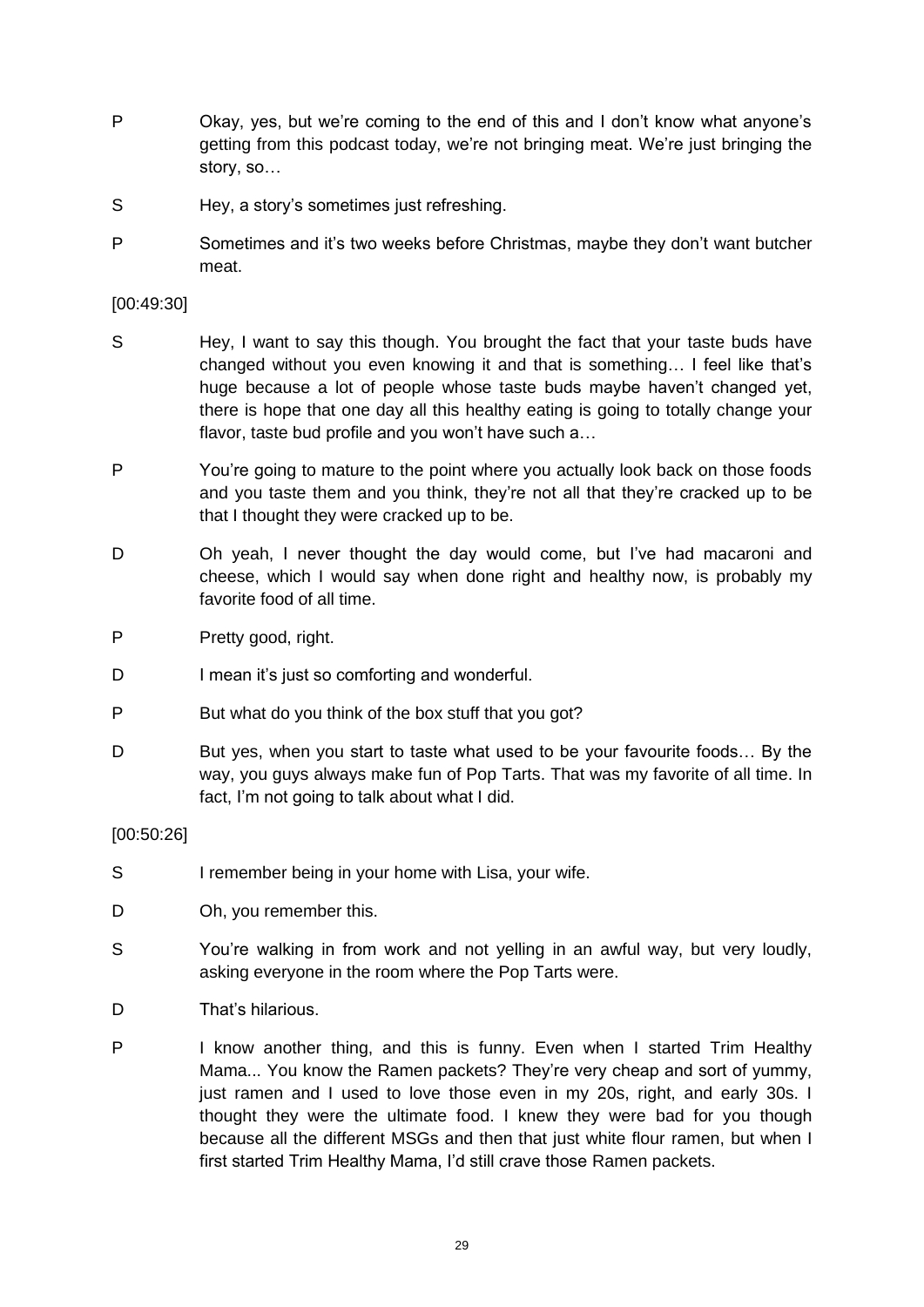- S That's right because you used to make recipes that would substitute for that ramen.
- P I tried to substitute Ramen packets all the time. It would just give me my fix, but then I think it was a year ago or something, somebody made an extra ramen packet and I put it into a bowl, and I just wanted to see is this still good. I tasted it and I was like: This is not even good. I can taste the chemicals. I could taste the MSG. It was like I'd got to the point where finally that was… My taste buds said this is not good for you.

[00:51:34]

- D Well, it gets disconnected from the idea in your brain of being savory. This is no longer a thing to be craved. It is actually quite abusive...
- P These things can take years though.
- D It does, yes.
- P Because even in the first three, four years of Trim Healthy Mama, I craved those things, and I still liked them.
- D Yes.
- P When I taste them, I still liked that.
- D Fitianga, man.
- P Fitianga it, mate.
- S Yes, the path of the righteous shall be brighter and brighter. The path of a taste bud on a healthy, clean food shines brighter and brighter every year.
- D Good word.
- P It's all good. I think we're done, guys, because we're all good and...

[00:52:10]

- S We left out Cuaro which was the best part of our trip, but who cares.
- P But I don't think it's a joke that you had to be there, Serene.
- S I had to be there. Yes, and we left out how we almost died on the cliff with your son-in-law, but you had to be there.
- P You sort of had to be there for that one too. We left out the fact that when you came home, I was sitting up the front, business class. Serene was in the… Not the back, the very, very, very, very back of the plane.
- S Frozen like an ice cube.
- P They were sitting there next to a lady that was coughing and spluttering and throwing up for her 14 hours, was it, straight and you were freezing there and…